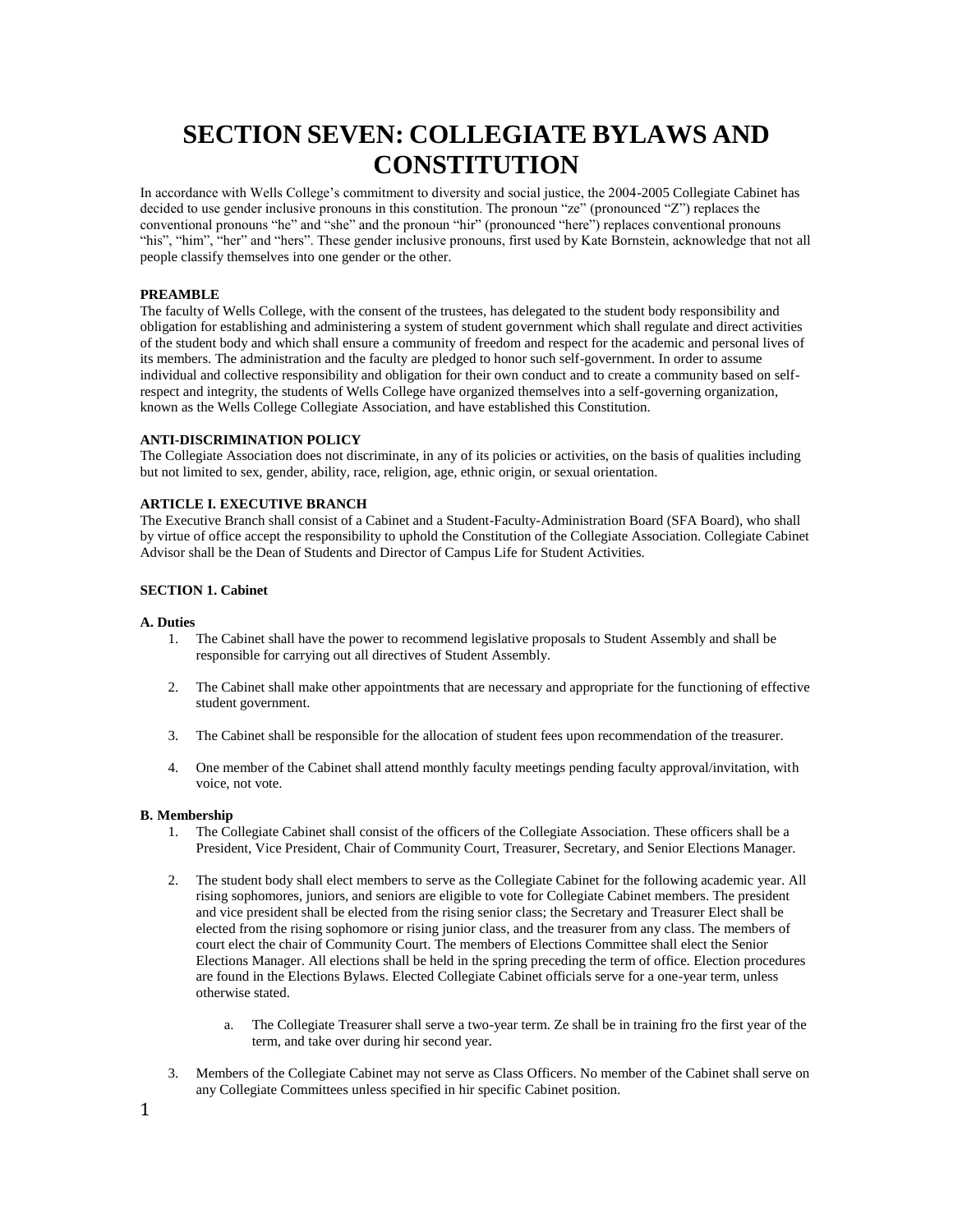4. The Collegiate cabinet members shall have the opportunity to earn academic internship credit during hir term under the supervision of the Cabinet's advisor and/or have priority during room draw.

# **C. Duties of the Individual Collegiate Cabinet Officers**

- 1. The duties of the President shall be: to call and preside at all meetings of the Cabinet and the SFA Board; to appoint committees (both temporary and permanent), to oversee the work of all officers and committees of the association in conjunction with the other officers of the Cabinet, to call and preside over committee chair roundtable.
- 2. The duties of the Vice President shall be: to prepare the agenda for meetings of the Student Assembly; to call and preside over meetings of the Student Assembly at hir own discretion or upon petition of 15 percent of the student body; to serve on the SFA Board; and to perform the duties of the president in hir absence. The Vice President shall also chair Constitutional Review Committee, and conduct an annual report six weeks after the start of the fall semester. The annual report shall survey overall student satisfaction in regards to areas with which students have consistent interaction. Once the information is gathered, the Vice President shall create a report summarizing concerns and disseminate the information to committees and relevant parties.
- 3. The duties of the Chair of Community Court shall be: to call and preside over all hearings of the Community Court; and to ensure that such hearings are conducted impartially and confidentially; educating the Wells Community on the Honor Code and its importance, and to serve on the Constitutional Review Committee. The Chair is responsible for training the Assistant Court Chair and Court Members.
- 4. The duties of the Treasurer shall be: to allocate funds to each organization specified on the Collegiate bill; to handle all monetary transactions of the association; to maintain a publicly accessible ledger of all Collegiate Cabinet expenses; to report on Collegiate fund dispersal to the Student Assembly; to prepare a budget for the association; to examine and review the budgets of all classes and clubs in cooperation with the other Collegiate Cabinet Officers and submit a formal report to the treasurer of the College at the end of the fall semester and again at the conclusion of the spring semester; to inform the Collegiate Association of the grievance pool; and to serve on the Traditions Committee.
- 5. The duties of the Secretary shall be: to carry on all intra-collegiate and inter-collegiate correspondence of the Collegiate Cabinet; to chair the Information Technology Committee and to chair the Traditions Committee; to record and keep copies of the proceedings for the Collegiate Cabinet, Student Assembly, and the Collegiate Association meetings.
- 6. The duties of the Senior Elections Manager shall be: to oversee the voting process within the Collegiate Association; to preside over Elections Committee; The Senior Elections manager is responsible for training the Junior Elections Manager, and to act as Parliamentarian of Student Assembly.

# **SECTION 2. Student-Faculty-Administration Board**

# **A. Membership**

- 1. The Appeals Board shall be chaired by the Provost of the College or hir designee, and shall be comprised of three faculty members and four students elected from the junior and senior classes. Faculty serve three-year staggered terms, and students serve for two years. Those elected to the board should be available for one week after the last final exam, of the spring semester. Members of the Community Court are not eligible to sit on the Appeals Board.
- 2. A quorum shall consist of two faculty members and two students, one from each class year.
- 3. If the board is unable to hear and decide a case due to lack of quorum, and the chair determines that the case cannot be postponed until board reconvenes, the chair of the board, or hir designee, shall appoint pro-tempore members. The required proportion of student body and faculty members shall remain the same.

# **B. Duties:**

1. The SFA Board shall act as an advisory board to the Collegiate Cabinet or to those of its members who feel that faculty and/or administrative advice is needed, and it shall approve of all amendments to the Collegiate Constitution.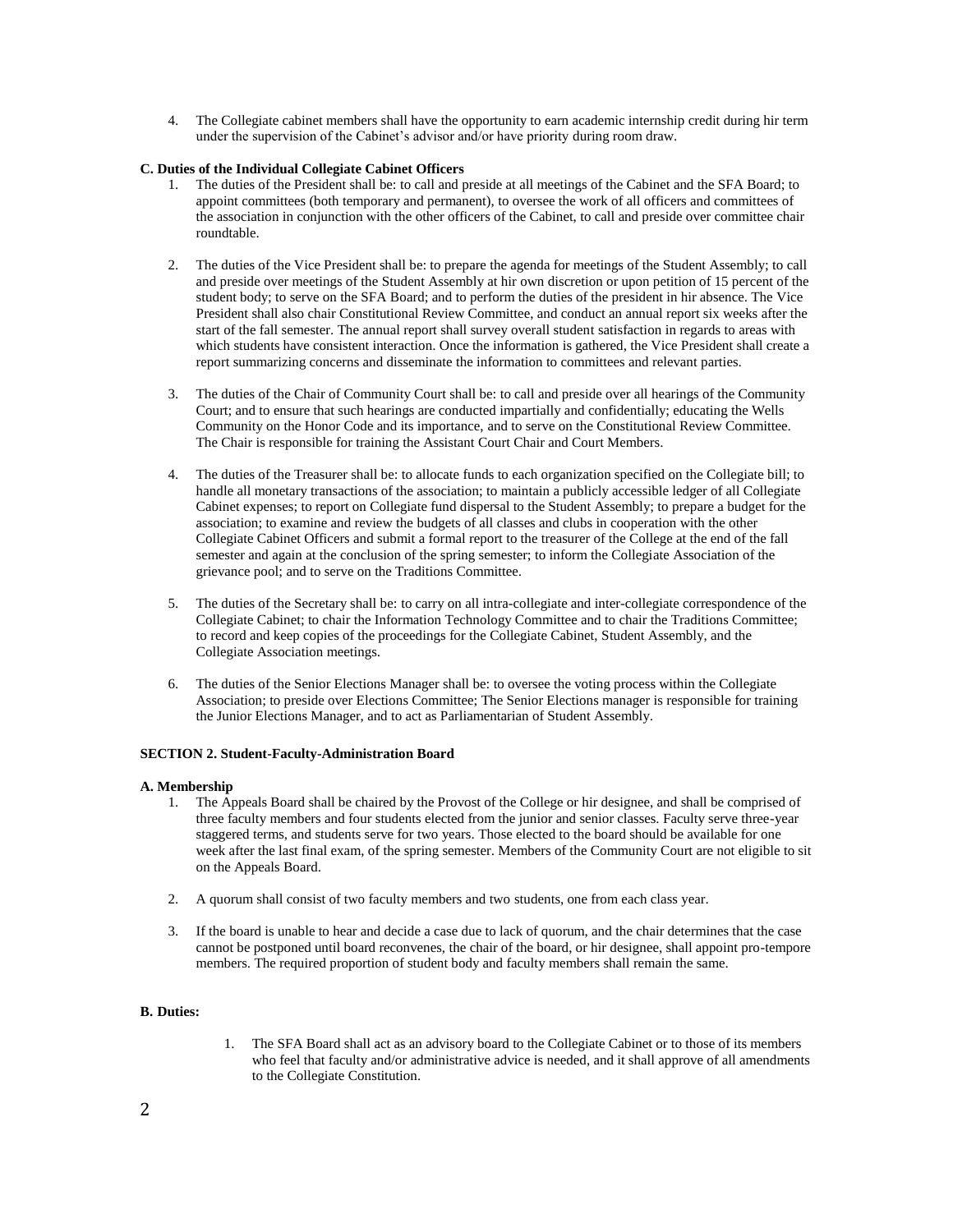- 2. The board shall vote after the amendments have been approved by the Collegiate Association.
- 3. The members of SFA Board shall serve as the official channel of communication between the Collegiate Association, the administration, and the faculty.
- 4. The board shall settle disputed points of interpretation of the Collegiate Constitution and Collegiate Bylaws.

# **C. Procedures**

- 1. The Collegiate Cabinet President shall act as chair of the board and a member-at-large shall record the minutes.
- 2. The board shall meet at the request of the Collegiate Cabinet, the Collegiate Association, the administration, or any member of the faculty on the board.
- 3. Decisions shall carry upon a two-thirds majority vote of quorum.
- 4. Quorum shall consist of eight members including at least three students, one faculty member and one member of the administration.
- 5. Following the approval of the SFA Board amendments to the preamble, anti-discrimination policy, Honor Code, Article I Section 2, Articles III, VII, and VIII, and Bylaw IV shall be sent to the faculty for approval.

# **ARTICLE II. LEGISLATIVE BRANCH**

All members of the student body at Wells College are members of the Collegiate Association. When necessary, meetings of the full Collegiate Association may be called by the Collegiate President or by petition of 15 percent of the student body. Motions shall carry with a two-thirds vote. It may initiate legislative proposals and recommend changes of administration and faculty policies to the Student-Faculty-Administration Board. It shall enact all collegiate rules necessary to implement goals of the association as stated in the preamble to the constitution, subject only to the approval of the SFA Board. It shall act upon petitions to establish and dissolve recognized organizations as directed by Bylaw IIIA of this article

# **SECTION 1. Legislative Procedures**

Members of the Collegiate Association may propose amendments to the Constitutional Review Committee during Student Assembly meetings or submit proposed changes in writing.

The Constitutional Review Committee shall review all proposals and present proposed changes at Student Assembly meetings. Following the presentation, a vote shall be sent out to members of the Collegiate Association.

The Student-Faculty Administration shall vote on amendments passed by the Collegiate Association. Amendments to the preamble, anti-discrimination policy, Honor Code, Article 1 Section 2, Articles III, VII, VIII and Bylaws III shall require further approval of the faculty. Amendments shall take effective immediately upon approval. Refer to Bylaws Article IV regarding amendments to Collegiate Bylaws.

The constitution shall become effective when it is approved by members of the Collegiate Association in a balloting to be held for that purpose, provided: that the balloting takes place no less than one week after presentation of this constitution to the association; that is receives a simple majority of the votes cast and that it meets the approval of the faculty.

# **SECTION 2. Duties of the Student Assembly**

The Student Assembly shall function as the representative body of the Collegiate Association. The function of the Student Assembly shall be to provide information to the Collegiate Association about the happenings of the campus and provide a forum for student feedback.

When necessary, meetings of the full collegiate Association may be called by the Collegiate President or by petition of 5 percent of the student body. It may initiate legislative proposals and recommend changes of administration and faculty policies to the Student-Faculty-Administration Board. It shall enact all collegiate rules necessary to implement goals of the association as stated in the preamble to the constitution, subject only to the approval of the SFA Board. It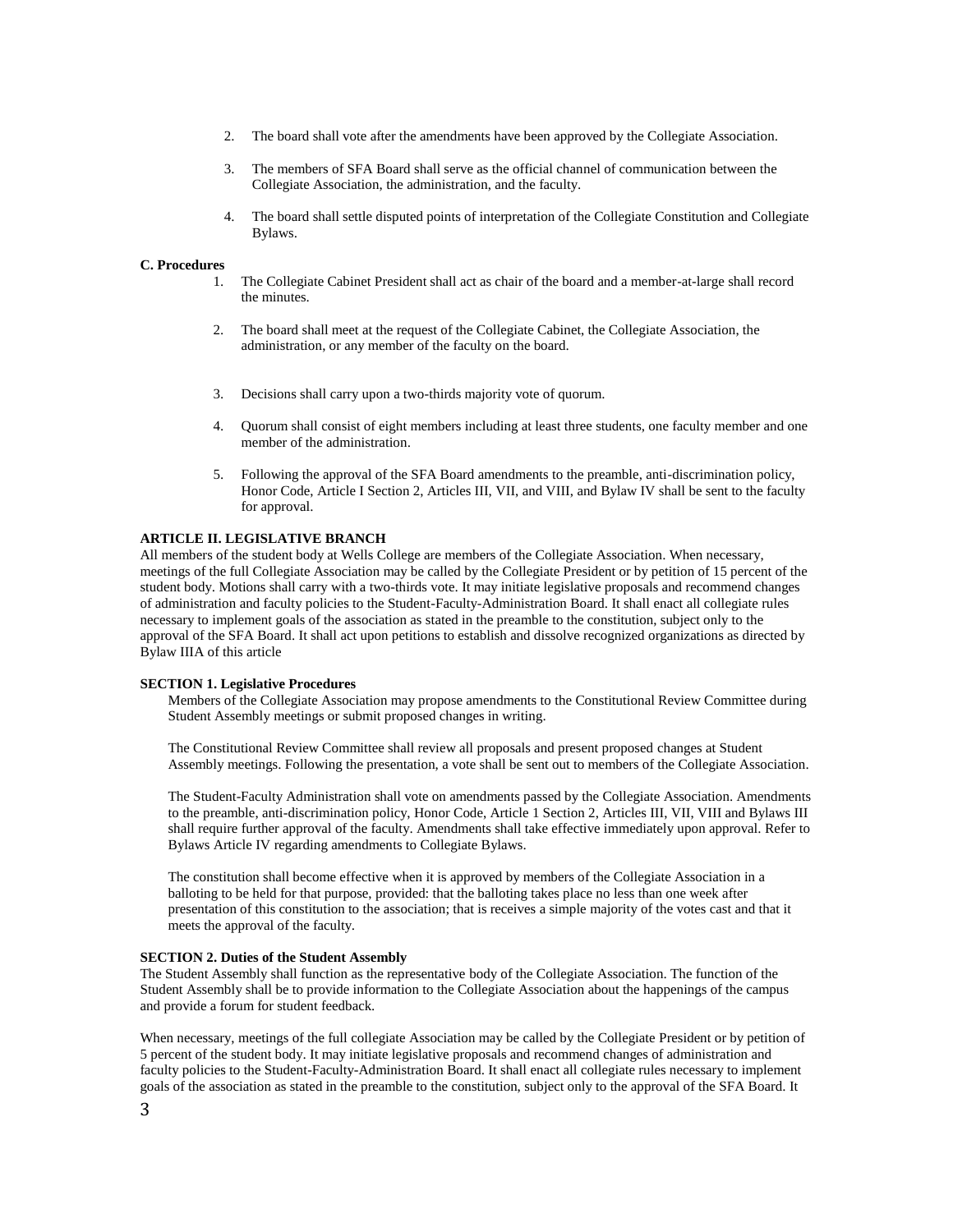shall act upon petitions to establish and dissolve recognized as direct by Bylaws Article III-I.

# **SECTION 3. Membership of the Student Assembly**

All students enrolled at Wells College are members of the Collegiate Association. Student Assembly meetings are open to the members of the Collegiate Association.

Representatives from the following collegiate entities must be in attendance of Student Assembly meetings:

- Collegiate Cabinet
- A delegate from each collegiate sponsored club.
- A delegate from collegiate student committee.
- A current coach from both Women's and Men's Evenline and Oddline must attend Student Assembly while they are in season.
- Delegates shall represent one collegiate sponsored club. However, delegates may represent a collegiate sponsored club and collegiate student committee. If a delegate cannot attend a meeting, ze is responsible for finding a replacement.

# **SECTION 4. Procedures of the Student Assembly**

# **A. The Student Assembly**

The Student Assembly shall meet at the discretion of the Vice President of the Cabinet, but in no case fewer than eight times per academic year. An agenda shall be prepared and e-mailed to the student body at least 24 hours in advance of meetings. Proceedings shall be open to the entire student body and individual students may request to appear on the agenda up to 48 hours prior to the Student Assembly meetings. Meetings shall be run in accordance with Robert's Rules of Order. The senior elections manager shall serve as the Parliamentarian during Student Assembly meetings.

# **B. Attendance**

If an elected delegate cannot attend a meeting, ze is responsible for finding a replacement. An officer of the club may attend in place of the elected representative or elected alternate. If a club fails to have a member in attendance at a Student Assembly meeting, losing 5% of its semester budget allotment for three unexcused absences upon discretion of the Collegiate Cabinet Treasurer shall penalize the club. If unexcused absences continue to happen a member from Collegiate Cabinet will meet with the club in question to discuss the problem. The money received from such deduction shall go into the general pool of funds from which money is allotted to all Collegiate-funded clubs.

# **C. Minutes of Meetings**

The Collegiate Secretary shall keep minutes of all Student Assembly meetings. These minutes shall be e-mailed to the entire student body within 24 hours. At each meeting the Student Assembly shall approve the minutes of the previous meeting. Collegiate Cabinet shall keep paper and electronic records of approved minutes for seven years in the collegiate cabinet office. Students, faculty, and staff may request copies of minutes from past meetings.

# **D. Presentation at Student Assembly**

1.The President of the college and the Dean of Students or a representative shall present at Student Assembly meetings once each semester.

2. All standing committees shall present each semester at a Student Assembly meeting.

- 3. All trial clubs shall present at the end of the trial semester for consideration of becoming a collegiate club.
- 4. All grievances over \$500.00 shall be presented at a Student Assembly meeting.
- 5. All proposed amendments to the constitution shall be presented at a Student Assembly meeting.

# **SECTION 5. Voting Procedures**

For voting procedures for amendments to the constitution, refer to Section 1 of this article. The trial club status and grievances submitted by collegiate sponsored clubs and student organizations over \$500.00 require a simple majority vote of the Collegiate Association. Presentations shall be given during Student Assembly meetings and voting shall be held open for three consecutive business days. All decisions made by the Collegiate Association regarding the status of trial clubs and grievances are final.

# **ARTICLE III. THE JUDICIARY BRANCH**

The Judiciary Branch shall consist of the Community Court, the Appeals Board, and the faculty of the College.

# **SECTION 1. The Community Court**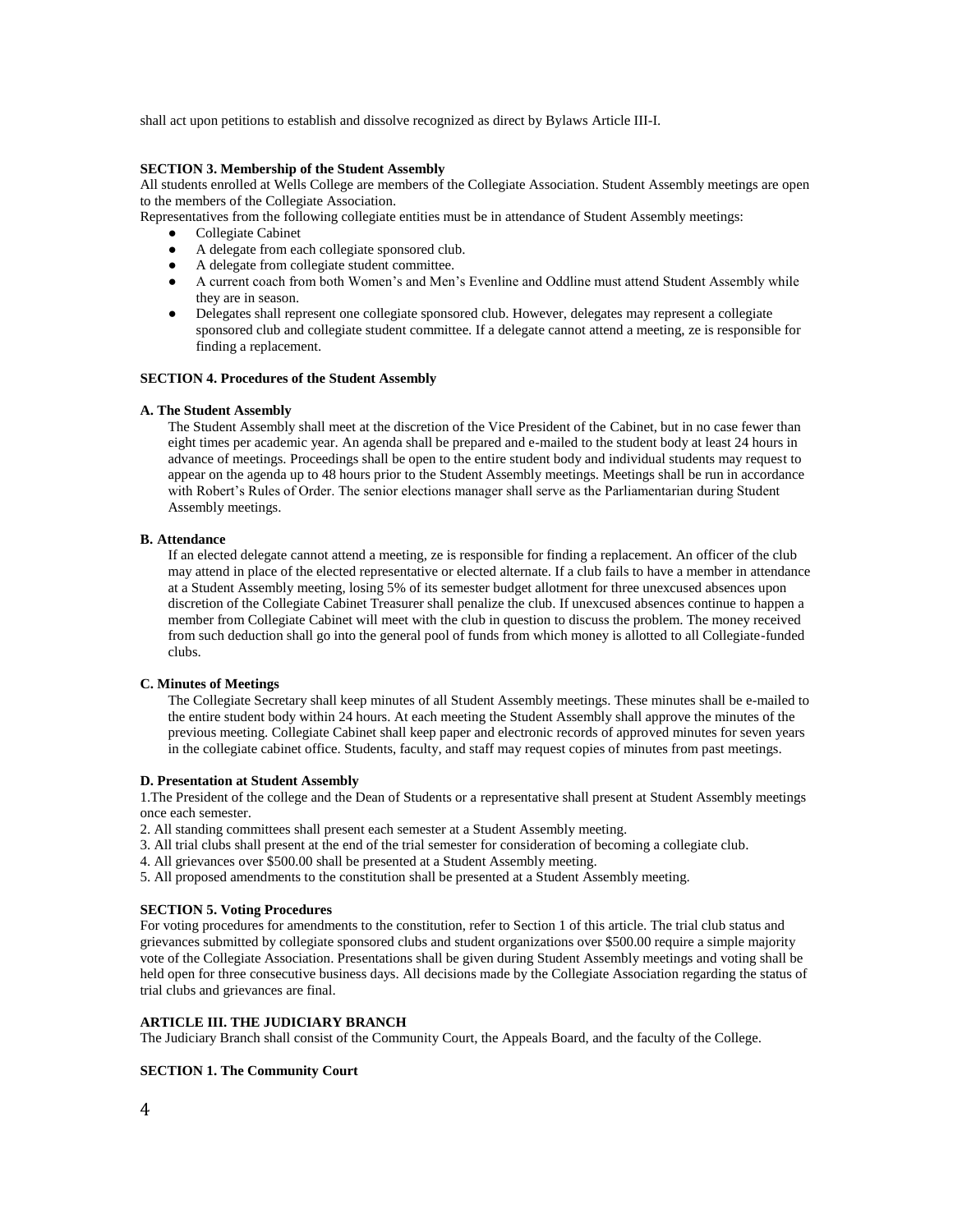# **A. Duties**

The Community Court meets upon the request of a member of the student body, faculty, staff, or the administration to resolve alleged violations of Community Honor as defined by the Collegiate Constitution and Collegiate Rules of Wells College. Violations under the jurisdiction of the Community Court include lying, cheating, stealing, deceiving, concealing and/or failure to report a witnessed violation.

# **B. Membership**

- 1. The Court is composed of thirteen students (five seniors, four juniors, and four sophomores), at least three members of the faculty, and at least three staff members. Court members are expected to be available one week prior to the beginning of classes for training and remain accessible for one week following the exam period of the spring semester to hear cases. Court cases shall be heard with four student members, once court chair, one faculty member, and one staff member. Student Court members sitting on a case shall not exceed six.
- 2. A rising senior and four rising sophomores are elected spring to serve for the remainder of their College careers. One faculty member is selected each spring by the faculty board in compliance with the faculty handbook and serves a three-year term. One staff member is elected by the staff community each year to serve a two-year term and neither a student, staff member, or faculty member may simultaneously serve on the Appeals Board. Furthermore, members of Community Court who are found responsible for a violation shall be held to a higher standard in terms of sanctions.
- 3. The chair and assistant chair positions are decided by the Court. At the end of hir first year of Court membership, a rising junior member shall be elected by Court members to serve a one year term as assistant chair for hir junior year and shall then serve a one year term as chair for hir senior year.
- 4. In the absence of the Community Court Chair, leadership of the Court shall be as follows: 1) assistant chair, 2) the chair's designee, 3), a student appointment from the dean of students. Any appointments to the position of chair are strictly pro tempore.
- 5. The dean of students shall act as advisor to Community Court for the purpose of providing training and consultation on procedural matters.

# **C. Procedures**

- 1. At the time that the respondent turns hirself in to the chair of the Court or is sought out by the chair if ze is turned in by a complainant of the alleged violation, the following procedure shall be followed:
	- a. The chair shall state the charge as stated in the constitution, the exact charge of the complainant and the respondent's three options.
	- b. Any student reported for a violation of Community Honor has three options: 1) Ze may have a hearing before the Court. 2) Ze may withdraw from the College. Should the student elect to withdraw from the College, ze shall leave campus within 48 hours after declaring hir intention to withdraw. 3) In cases where the ostensible violation has, in the judgment of the administration, a medical cause, ze may withdraw on medical grounds. The Court Chair shall be notified when a student withdraws.
	- c. The chair shall read to the respondent hir rights as stated under Judicial Procedures in the Collegiate Constitution.
- 2. The student has the right to support of hir choice from the student body, the faculty or the administration of the College. The exception to this is the Dean of Students or in hir absence, the Director of Residence Life and Learning Communities, both of whom may act as an advisor to Community Court on procedural questions. Ze shall have support in appeal of a case where the penalty is suspension or expulsion. The role of support shall be to assure fairness while upholding the obligation to honor the Collegiate system of government. The student shall have the right to testify, to confront all witnesses against hir and to present evidence on hir own behalf. The student has the right to remain silent on any question without the presumption of responsibility. All of those summoned by the Court shall appear; failure to do so shall be considered disrespectful to the Court. If, in the judgment of the chair of the Court, there are not extenuating circumstances involved in the failure to appear before the Court, those involved shall be subject to a fine of \$75.00.
- 3. The respondent and the chair, or the assistant chair in hir absence, shall both sign a statement stating the charges against the respondent and the respondent's rights.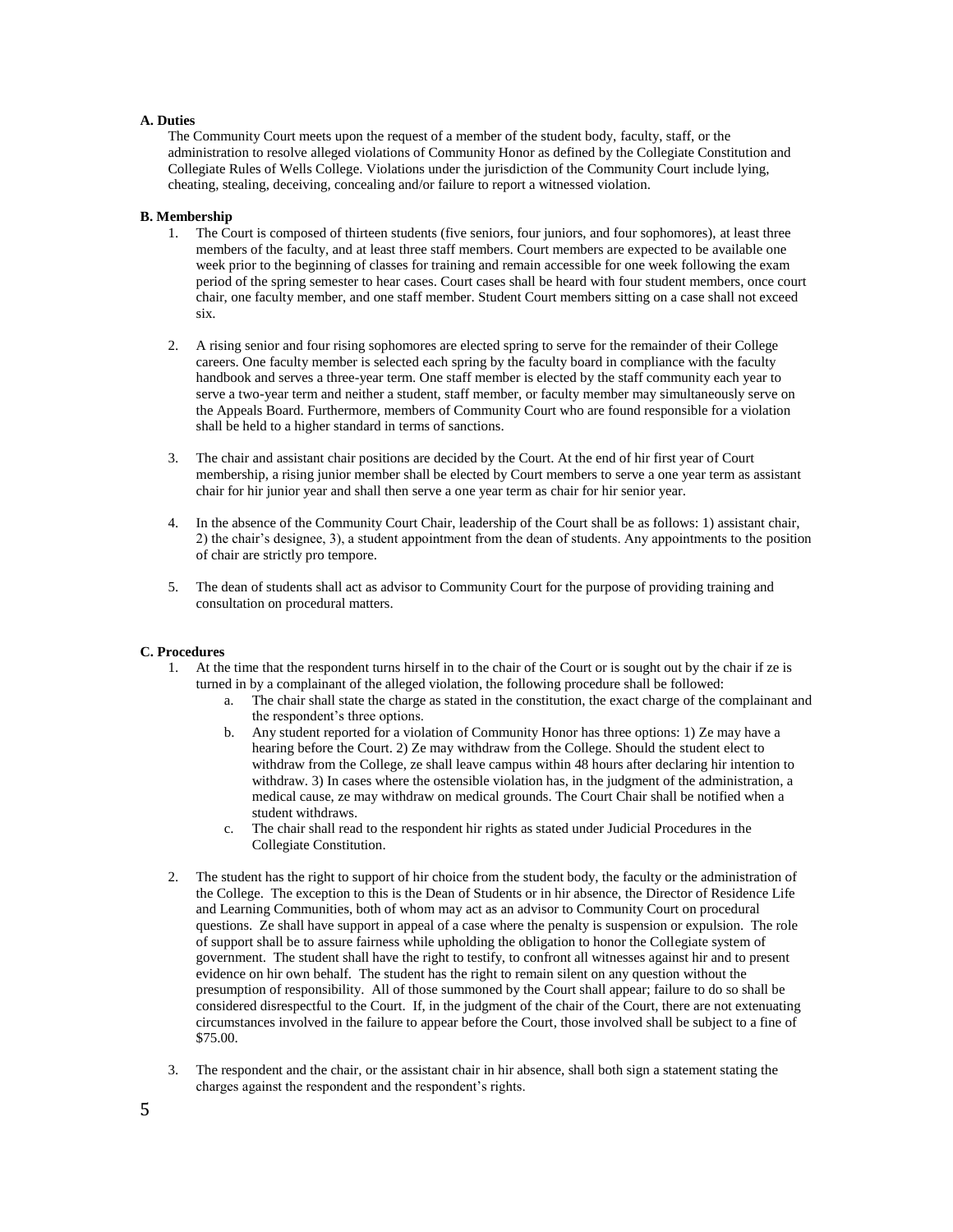- 4. The chair and the respondent shall then set the date and time of the hearing after consultation with the complainant and any witnesses.
- 5. The chair may ask the respondent and complainant for the names of individuals ze would like to serve as witnesses for the hearing. If the chair or assistant chair believes witness testimony shall be vital, ze shall contact these individuals directly and inform them of the time and place of the hearing. Witnesses have the option of attending the case (unless their presence is deemed necessary by the chair or assistant chair) but shall provide a statement at least 48 hours prior to the case.
- 6. Upon receiving written notification from the chair of Court that an individual is to be a respondent, complainant or witness on a Community Court hearing ze shall sign a statement, which verifies the receipt of the proper advance notification. The Assistant Chair of Court may assist the chair in organizing the case, which includes follow-up on sanctions.
- 7. If the respondent has not waived hir right to a hearing within 3-5 business days, the chair shall receive all statements from the respondent, the complainant, and all of their individual Witnesses no later than 48 hours before the time the trial is scheduled to begin. The chair shall sign, date, and include the time received on all statements presented to hir. Statements shall only be valid if signed immediately by the chair. Any statement submitted less than 24 hours before the case shall be invalid and that individual involved shall be disqualified from the hearing. Lack of statements from the complainant or the respondent shall result in penalties for Disrespecting the Court. If the respondent waives hir right to a hearing within 3-5 business days, the chair of Court shall receive all statements no later than 48 hours before the hearing is scheduled to begin.
	- a. Items (3)-(7) may be addressed in a meeting between the court chair (or assistant chair) and the respondent. This meeting shall be held within three business days of the time the Court Chair is notified of the violation. Respondents who fail to attend such a meeting after the second notice shall be reported to the dean of students.
	- b. The Court meets within 3-5 business days to handle all cases, unless extenuating circumstances require that special provisions be made or the respondent wishes to waive hir right to a hearing within 3-5 business days. In such cases the respondent may waive hir right to a hearing within 3-5 business days by signing such statements in the presence of the chair of the Court. All members of the Court are notified of the time and place of all hearings but are not informed of the nature of the case until the hearing. The respondent shall be notified in writing at least 24 hours before hir hearing and at that time shall again be given the reasons for the hearing. Failure to appear after the second notice of hearing entails automatic suspension until the respondent presents hirself to the Court.
	- c. All proceedings of the Community Court shall be kept confidential.
		- i. All hearings by the Court shall be tape-recorded to provide a verbatim record of all proceedings, excluding closed deliberations of the Court. After three years the tapes shall be destroyed, but a synopsis, written by the chair, including the names of those involved in the hearing, the charge, the decision, and the rationale for it, shall be maintained for seven years after the hearing.
		- ii. A member of the Court that has a special interest in a case shall disqualify hirself from the case. All decisions carry upon a two-thirds vote of the Court, provided a quorum is present. Decisions of responsible or not responsible shall be determined by a preponderance of the evidence. A decision of acquittal may only be reached when there is a failure to meet a two-thirds vote. Decision of acquittal is final.
	- d. The chair of the Community Court immediately informs all present at the hearing of the decisions of the Court. In cases of suspension or expulsion, the student shall leave campus within 48 hours, even if awaiting the outcome of an appeal.
	- e. The Dean of the College, the Dean of Students and the President shall be informed immediately after the hearing, no matter what the hour, of all decisions involving suspension or expulsion.
	- f. The respondent and hir support, the complainant and hir support, and the faculty member(s) involved (present only in an academic case) shall receive written notice of the outcome (includes student name) within one week after the end of the hearing.
	- g. Right to Appeal:
		- i. In the event that the Community Court finds the respondent responsible for the charge(s) brought against hir, ze shall be informed of hir right to appeal.
		- ii. Should the respondent wish to appeal the decision of Community Court, ze shall indicate hir intent in writing to the chair of the Appeals Board within 48 hours of receiving the written decision from the Community Court.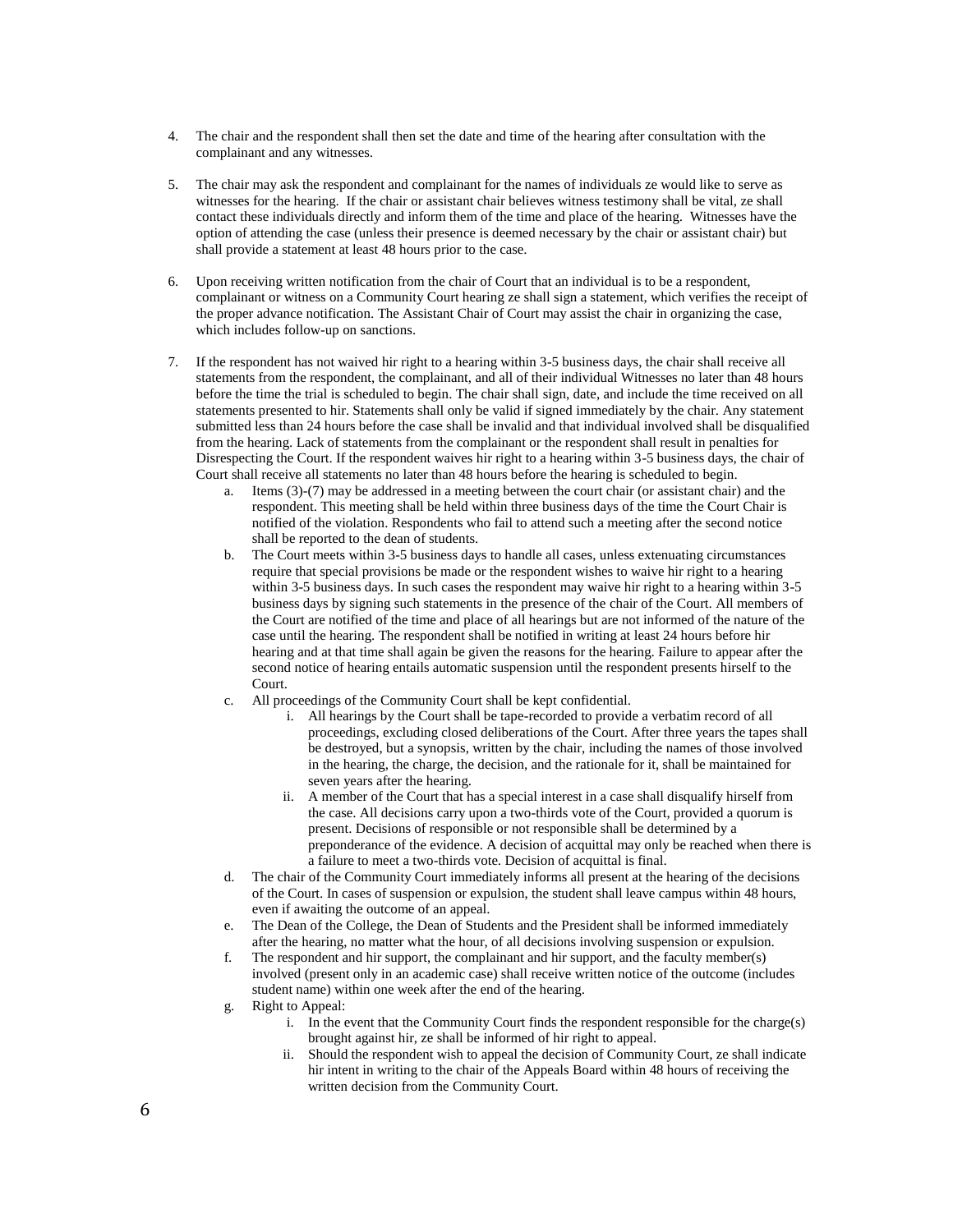- iii. A decision of Community Court may be appealed if in the respondent's judgment at least one of the following criteria is met:
	- 1. There was a procedural irregularity so substantial as to have likely altered the outcome of the decision.
	- 2. New information that could not have been known or brought forward at the time of the hearing that is so substantial as to have likely altered the outcome of the hearing.
	- 3. A sanction is grossly out of line with the violation.
- h. The student body shall be informed of all judicial decisions within three week after the end of the hearing by posted notice on the Community Court bulletin board. This notice shall preserve the anonymity of the student. The same report given to the faculty shall be given to the students at the last Student Assembly.
- i. The faculty shall be informed of all judicial decisions. Such notice shall be made by a report given by the Chair of Community Court during the last faculty meeting of each semester. This report shall preserve the anonymity of the student(s) and shall contain the nature of the violation, the decision of responsibility and the sanctions in broad terms.
- 8. Official charges shall be filed within one month of witnessing an alleged violation or admission of a violation. A hearing may occur up to one year after the charges are filed.
- 9. Self-reported violations that are reported later than one year after occurrence of the violation shall not result in a hearing.
- 10. Short College Breaks: Alleged violations of the Honor Code discovered during College breaks shall be heard within the first week of resumption of classes provided the respondent and complainant have returned to campus.
- 11. Long College Breaks: Any alleged violation reported or discovered during the fall examination period, or the grading period thereafter, shall be heard during the first week of the following spring semester. The chair of the Court shall notify the respondent and complainant of the pending case in writing and ask them to submit a written statement to hir of their involvement in the case. This statement should be mailed to the chair within one week of notification of the pending case. The statement may be revised with Support upon the student's return to campus but both statements shall be admissible as evidence. In the letter of notification, the chair shall ask if either party has any Witnesses. If names of Witnesses are given, the chair shall also request a written statement from these individuals. Court members are expected to remain accessible for one week following the exam period of the spring semester (Senior Week) in case alleged violations are discovered during this time. In the case that the respondent is a senior, a hearing shall take place during this week. If the student(s) involved are not seniors and have left campus for the summer break, they shall be notified by the chair of the pending case following the procedure outlined above. The hearing shall take place within the first week of the fall semester. Written statements in the case of Witnesses in the senior class shall be taken at the time of report and shall be admissible as evidence.

# **D. Penalties**

- 1. Academic penalties may be imposed by the Community Court or by the Appeals Board. These penalties may include but are not limited to:
	- a. Failure of all or part of the course involved, with the approval of the instructor.
	- b. Suspension for up to 30 weeks.
	- c. Suspension with no transfer of credits earned at another institution while under suspension.
	- d. Expulsion.
	- e. Fines or appropriate work assignments.
- 2. Nonacademic penalties may be imposed by Community Court. Some examples of penalties are:
	- a. A Letter of Warning to be placed on file in the Community Court's file and/or the dean of students office.
	- b. Fines or appropriate work assignments.
	- c. Probation.
	- d. Removal from the residence hall.
	- e. Suspension.
	- f. Expulsion.
- 3. Previous cases where a student has been found responsible shall be taken into consideration in the assessing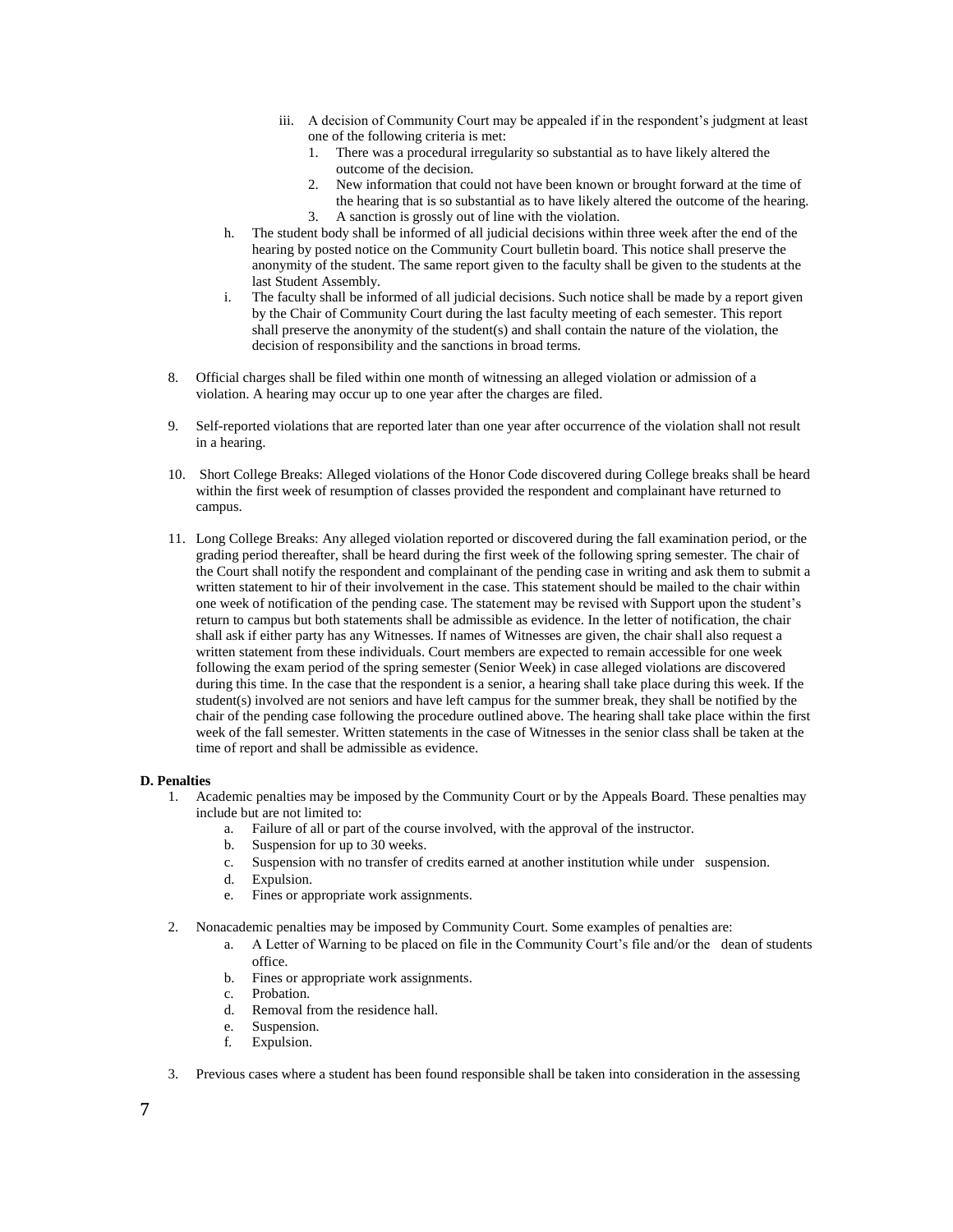of penalties.

4. A student who fails to observe the sentence imposed by the Community Court shall be referred to the dean of students by the chair with the further charge of failure to comply.

## **E. Documentation**

All records of Wells disciplinary proceedings shall be kept confidential. A verbatim record (tape) of all cases shall be kept for three years. The chair of the Court shall keep files on all students who come before the Court, and a notice of the violation (with the students, name date of violation, type of violation, sanctions imposed and deadlines for sanctions) shall be placed in the student's file in the dean of Student's office. The files of students found responsible shall be kept for the duration of their academic careers at Wells. The files of students found not responsible shall be destroyed. A written file of the hearing shall also be kept for seven years. This file shall include all statements by all parties, copies of the evidence submitted in the case, the posted community notice, and a written summary of the case prepared by the chair. This summary shall include the following:

- 1. The allegation or charge in the words of the complainant and as covered in the constitution.
- 2. A set of facts that describe the violation including date, time, and individuals involved.
- 3. The names of those present at the hearing Court members, Support persons, Witnesses, etc.
- 4. The date and manner of notification of the respondent.
- 5. The Witnesses and the nature of their testimony.
- 6. The decision, including appropriate deadlines for completing assigned sanctions.

A summary of all major cases shall be kept permanently, exclusive of names, for reference and precedent. Court files shall be kept in the Court filing cabinet in the locked Community Court Room. Only the chair of the Court shall have access to these files.

#### **SECTION 2. The Appeals Board**

#### **A. Membership**

- 1. The Appeals Board shall be comprised of the Provost and dean of the College (or hir designee), three faculty members, including two regular and one alternate members, and four students, including two regular and two alternate members. Faculty serve three-year staggered terms, and students serve for two years. The faculty and students should each elect one regular and one alternate member each year. The student member and alternate shall be chosen from the junior class to assure that the board shall be comprised of two juniors and two seniors or one regular and one alternate member from each class. Those elected to the board, both regular and alternate, should be available for one week after the last final exam of the spring semester. The chair shall be elected each year from the student and faculty members of the board. Members of the Community Court are not eligible to sit on the Appeals Board.
- 2. In the absence of the Appeals Board chair, leadership of the board shall be as follows: 1) the chair's designee, 2) a student appointed by the provost and dean of the college (or hir designee). Any appointments made to the Appeals Board are strictly on a pro tempore basis only.
- 3. If the board is unable to hear and decide a case due to a lack of quorum and if the chair determines that the case cannot be postponed until the board reconvenes the chair of the board, or in hir absence the pro tempore chair, shall designate members of the board pro tempore in order to decide such a case. Any pro tempore appointments shall maintain the required proportion of student and faculty members. In designating members pro tempore, the chair or acting chair shall seek the approval of the majority of the remaining board members on campus.

#### **B. Right to Appeal**

- 1. In the event that the Community Court finds the student responsible for the charge or charges brought against hir, ze shall be informed of hir right to appeal.
- 2. Should the respondent wish to appeal the decision of the Community Court, ze shall indicate hir intent in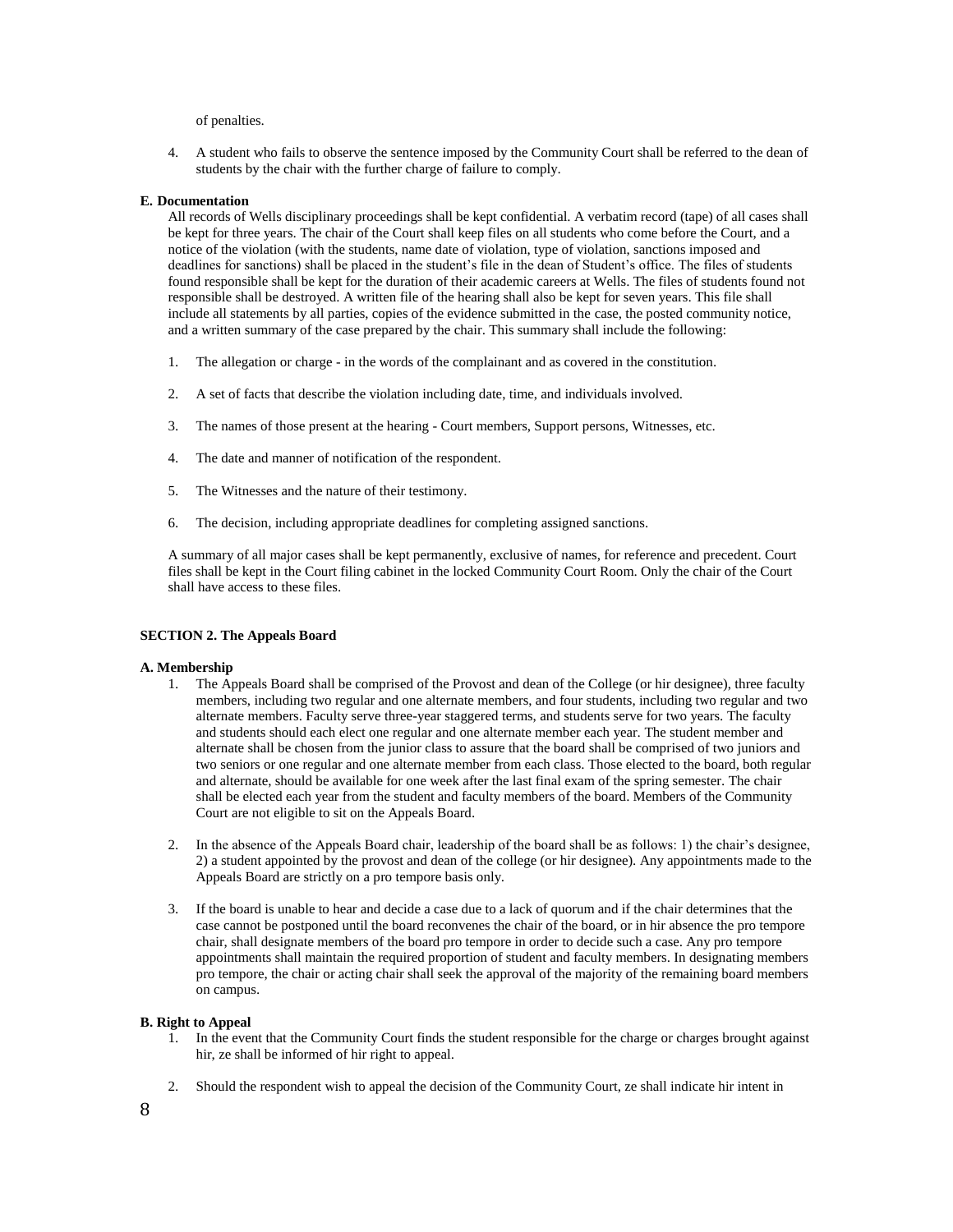writing to the chair of the Appeals Board within 48 hours of receiving the written decision from Community Court.

- 3. A decision of Community Court may be appealed, if in the respondent's judgment at least one of the following criteria is met:
	- a. There was a procedural irregularity so substantial as to have likely altered the outcome of the decision.
	- b. New information that could not have been known or brought forward at the time of the hearing that is so substantial as to have likely altered the outcome of the hearing.
	- c. A sanction is grossly out of line with the violation.

# **C. Procedures**

- 1. Upon receipt of a letter of intent to appeal, the chair of the board shall call a meeting of the board within seven business days, not including any intervening official College vacation periods.
- 2. A quorum shall consist of five members of the board. In the event that an appointed faculty or student member may not sit because of special knowledge or interest in the case, the alternate from the same election year shall sit in the regular member's place. In the event that the alternate from the same election year shall also disqualify hirself, the remaining alternate shall sit. In the event that the dean of the college shall disqualify hirself, hir designee from the office of the dean of the College shall sit in the place of the absent dean. Should a board member who is the elected chair disqualify hirself, the board sitting in appeal shall elect a chair pro tempore from among the faculty or student members.
- 3. All proceedings of the meeting shall be held in the strictest of confidence.
- 4. The appellant has the right to appear before the board with support: support shall be a student, a faculty member, or an administrator currently attending or employed by Wells College. The appellant has the right to call witnesses.
- 5. The board shall call the chair of the Community Court and may call other such witnesses deemed appropriate.
- 6. All decisions of the Appeals Board to override a Community Court decision shall have at least three of five members present in agreement.
- 7. Upon completion of the hearing, the board shall render a decision in writing to the appellant within 24 hours.
- 8. The board may remand the case to Community Court for reconsideration; Community Court shall act within 48 hours.

# **D. Penalties**

- 1. The board may sustain or deny the findings of Community Court.
- 2. The board may decrease or eliminate any or all penalties assessed by Community Court, but it may in no case increase penalties.

# **E. Decisions**

The decisions of the board are final, except the respondent may make a final appeal to the president of the College in cases in which the penalty involves suspension or expulsion from the College. Such appeal shall be made within 48 hours of the receipt by the appellant of a written decision from the board. The president shall render a decision in writing to the appellant within seven business days of receipt of a notice of appeal based on review of all relevant materials. The president may:

- 1. Sustain a decision.
- 2. Decrease or eliminate penalties but in no case increase penalties.<br>3. If there is a procedural irregularity so substantial as to have likely
- If there is a procedural irregularity so substantial as to have likely altered the outcome of the decision, anyone involved has the right to bring it to the attention of the SFA Board.

# **F. Confidentiality**

While maintaining confidentiality the board and, where appropriate, the president of the College shall report final actions on all such cases to the faculty at its next regular meeting. students shall be notified by posted notice on the Community Court board.

# **G. Record Keeping**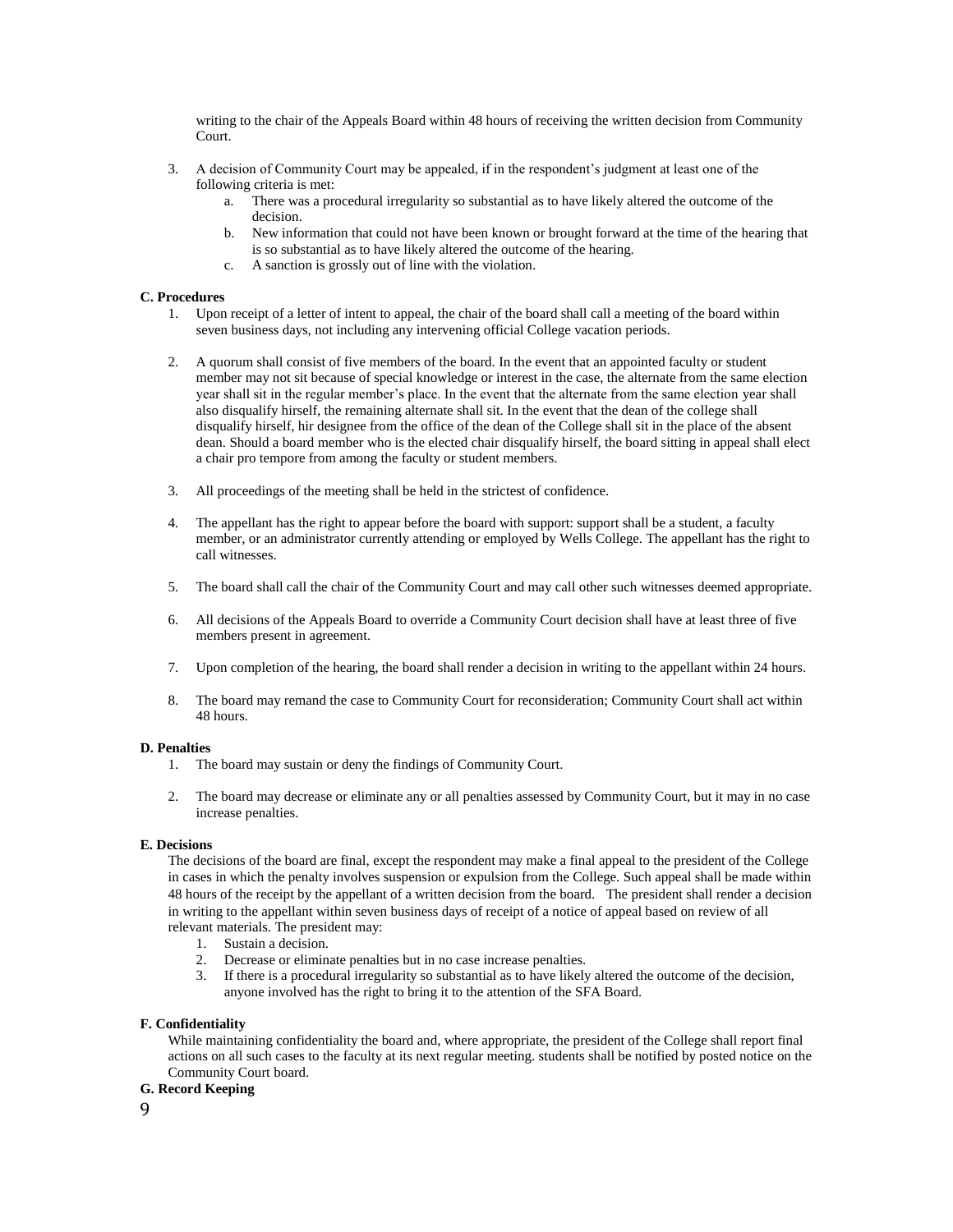- 1. All hearings of the board shall be electronically taped.
- 2. After three years the tapes shall be destroyed but a synopsis, written by the chair of the board or the chair pro tempore where appropriate, outlining the reasons for appeal, the names and basic arguments of the appellant and all witnesses, and the decision, including the rationale for it shall be kept in the dean of students office for seven years. Access to the records shall be limited to the president, the administrative members of the board, and the current chair of the board.
- 3. In cases in which final appeal is made to the president of the College, the president shall keep a written record of the reasons for the appeal, all of the material presented for consideration, the decision and the reasons for the decision. Such records shall be kept in the Office of the President of the College for seven years

# **ARTICLE IV. CLASS GOVERNMENT**

# **SECTION 1. Membership**

Each rising upper class shall elect a president, vice-president, secretary, and treasurer in the spring semester for the upcoming academic year. First years shall elect their officers in the fall semester. Individuals holding positions on the Collegiate Cabinet are not eligible for Class Officer positions. Elections for Class Officers shall be held annually. Officers shall host at least three class meetings and one bonding every semester.

# **SECTION 2. Duties of the class officers**

# **A. President**

To govern the class, call all class meetings and to be the primary line of communications between the class officers and the class. Responsibilities include advertising, sending out announcements, contacting members of the administration and calling meetings of the other class officers in their year. The senior class president shall also serve as the reunion chair until ze is no longer able.

#### **B. Vice President**

To create meeting agendas, to assume the duties of the president upon the president's absence and to perform tasks in order to assist with presidential duties. The vice president of the class is responsible for social events, interclass communication and is the main contact for conflict within the class officers.

#### **C. Treasurer**

Shall manage class finances by keeping exact ledgers of all transactions, drafting and submitting budgets and end of semester reports, filling out reimbursement, grievance, and fundraising forms. The treasurer shall also sit on Traditions Committee.

#### **D. Secretary**

To maintain class list serves, to take minutes at all class officer meetings and at all meetings of the class. The secretary shall be responsible for communication with the class. The first year secretary shall serve as the secretary of CoCo. The senior class secretary shall serve as the class secretary until ze is no longer able.

# **ARTICLE V. DERELICTION OF DUTY, DISMISSAL FROM ELECTED OFFICE AND RESIGNATION**

The procedure for addressing perceived negligence of duty by collegiate cabinet members, class officers, and Community Court members is as follows:

# **SECTION 1. Negligence**

## **A. Cabinet Members or Class Officers**

Cabinet Members or Class Officers shall meet with the group's advisor and the student in question to address issues of negligence. All due effort shall be made to fully inform the student in question of hir duties and responsibilities. In the event of continued negligence, the collegiate cabinet member or class officer in question shall be taken to Community Court. The student shall be dismissed from office if Community Court finds ze has failed to uphold the standards and principles of the Collegiate Association.

#### **B. Community Court Members**

Community Court members shall meet with the Community Court Chair to address issues of negligence. In the event of continued negligence the Court member shall be taken to the SFA Board. The student shall be dismissed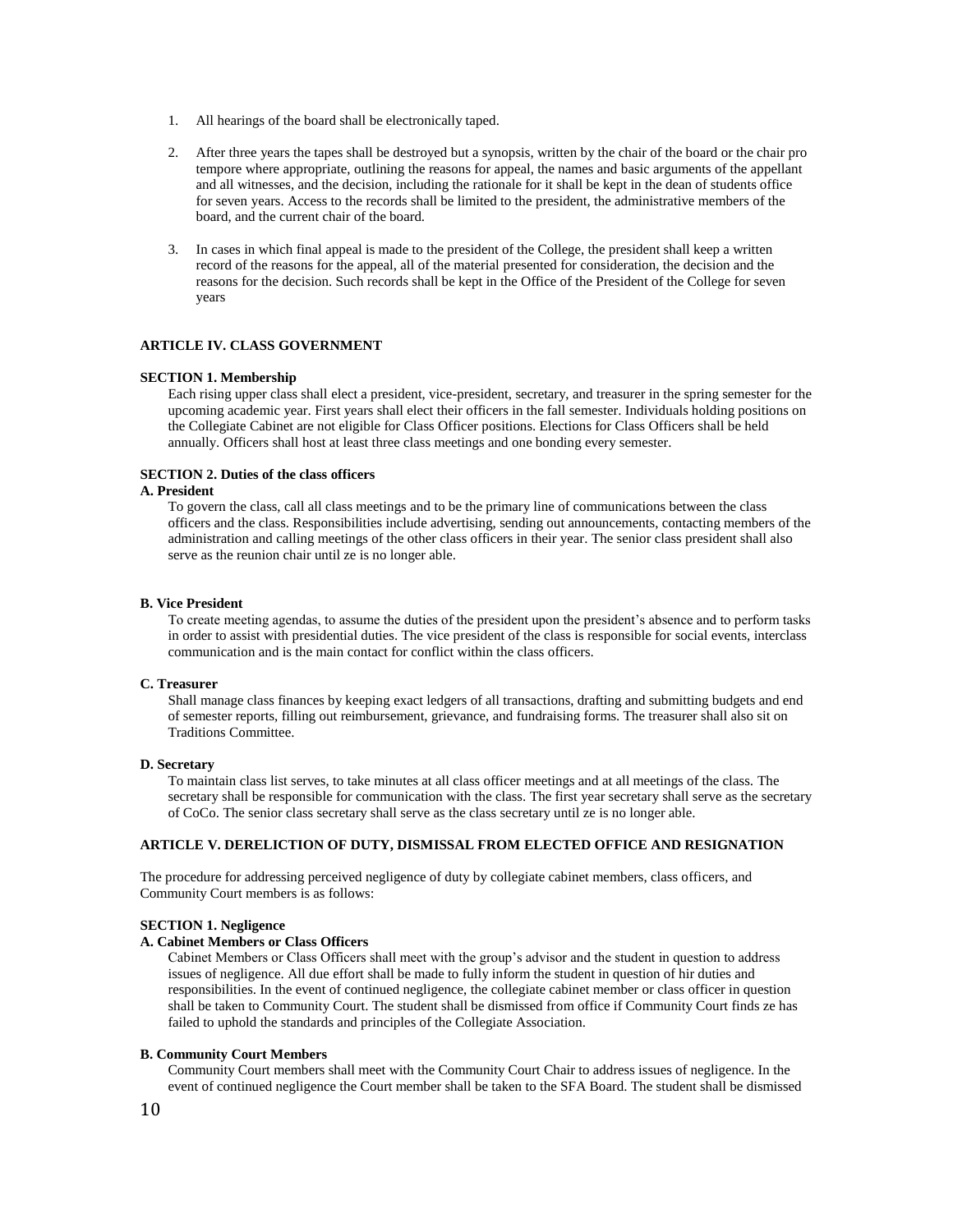from office if the SFA Board finds ze has failed to uphold the standards and principles of the Collegiate Association.

#### **SECTION 2. Resignation**

In the case of resignation the student shall inform all other class officers and advisor(s) of hir choice and write a letter of resignation, which shall include reasons of the resignation, to be given to both to the officers and Collegiate Cabinet in order to have proper documentation of the resignation.

**A.** In the event an officer is relieved of hir duties, Collegiate Cabinet and the remaining class officers shall collaborate and find an appropriate and agreed-upon replacement.

# **COLLEGIATE BYLAWS**

#### **ARTICLE I. ELECTIONS**

#### **SECTION 1. Elections Committee**

All voting processes within the Collegiate Association shall be conducted by this committee. By the completion of the first week of classes, representatives shall be elected to serve on the committee. The committee shall be composed of two members of each class elected in the fall semester for a four year term. Responsibilities of the Elections Committee are to encourage all students to vote, abide by the election procedures and send e-mails to the wellsdailynews@wells.edu in notification of all open positions, opening and closing of both nominations and voting periods, send emails to class- secretaries@wells.edu announcing positions relevant to each class, administrate all open forums, ensure that all candidates abide by elections procedure and meet the criteria for desired positions, receive and discuss any complications arising from Student Elections process or procedures, and in conjunction with Cabinet shall have the ability to dismiss a candidate for violating election procedures and/or protocol. The Junior Elections Manger shall be selected by current members of the Elections Committee in the spring of hir sophomore year to serve a two-year term. The Senior Elections Manager shall run the fall elections and the Junior Elections Manager shall run the spring elections. In the event that an Elections Manager runs in an election, the other representative of the junior or senior class shall serve in the role of Alternate Elections Manager for that election.

#### **A. Duties**

The elections committee is responsible for coordinating, promoting, and facilitating all collegiate elections for collegiate cabinet, class office, and committee positions.

#### **B. Membership**

The elections committee is comprised of two students from each class, for a total of eight students. First-years are elected in the fall semester to serve a four-year term. The Junior Elections Manager is elected from within during hir sophomore year for a two-year term. The Senior Elections Manager chairs the committee. The advisor to the elections committee is the Director of Student Activities and Leadership.

# **C. Procedure**

# **Fall Elections**

General elections shall be held for the first-year class and all open positions. The nomination periods shall begin the first full week of classes and remain open for a minimum of three days. Elections shall begin within one week of the closing nominations. Elections shall run for three consecutive business days.

# **Spring Elections**

Elections shall be held at the beginning of the second seven weeks for Collegiate Cabinet and remain open for a minimum of three days. Elections shall begin within one week of the closing of nominations. Elections shall run for three consecutive business days. At least two days before the election, Collegiate Cabinet candidates shall give a speech at Student Assembly (excluding Community Court Chair and Senior Elections Manager). Elections for class officers, Community Court, and all open committee positions for the following academic year shall be completed before May 1<sup>st</sup>.

#### **Nominations**

All nominations for student officers and self-nominations. All nominations shall be held open for a minimum of three business days. If within that time only one student nominates hirself, that student shall run unopposed on the ballot. In the event that no one nominates hirself the nomination shall be held open for a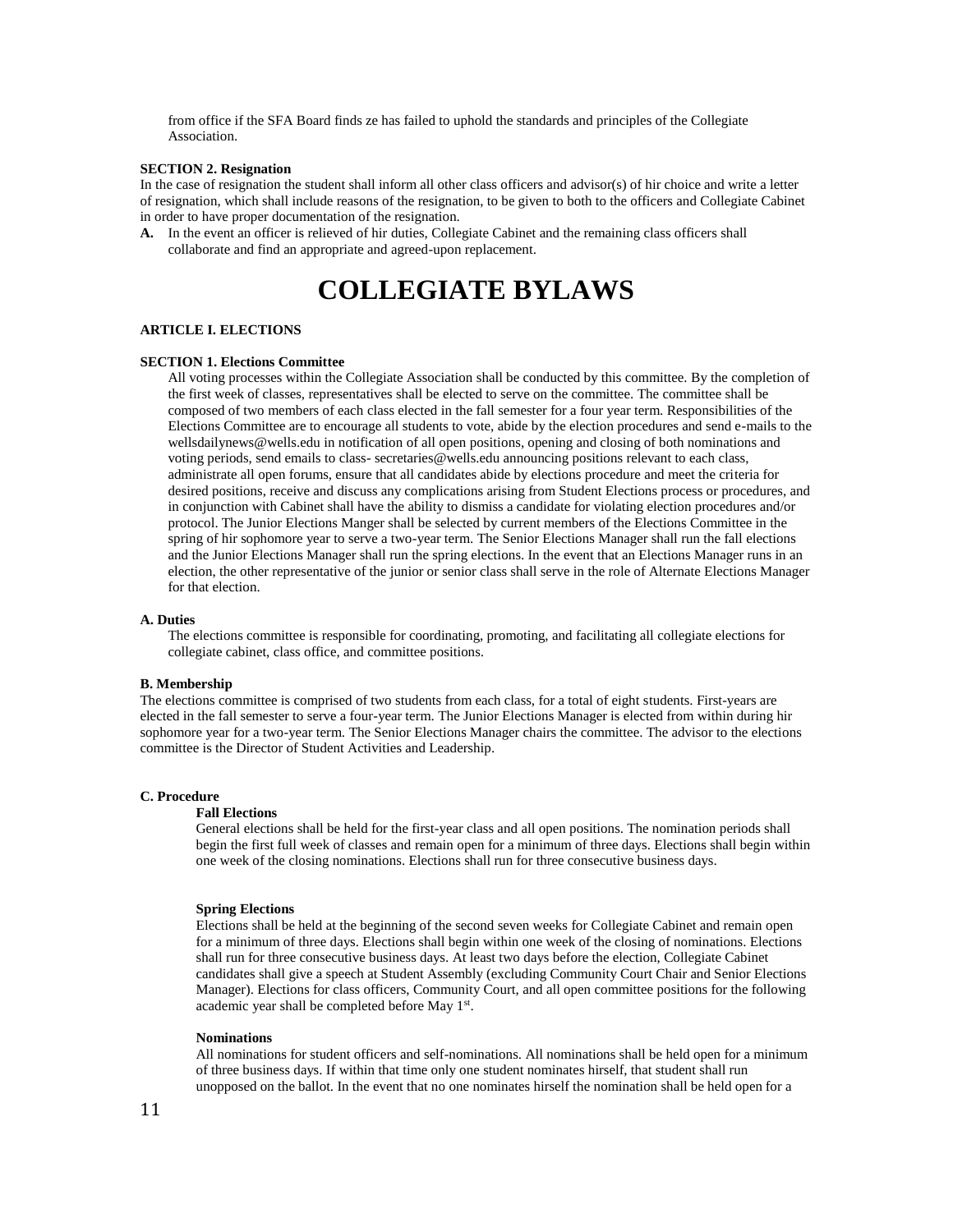second time. After the second round of nominations if the position is still unfilled Collegiate Cabinet shall appoint a student to fill the position.

# **Campaigning**

All candidates must submit a campaign poster to the elections committee on an  $8\frac{1}{2}x$  white sheet of paper. The campaign poster must include:

- a. Candidate's name, class, and desired position.
- b. Candidates qualifications for desired positions.
- c. Candidate's photo

A self-nomination referring to, or mentioning the names of other candidates (for the desired position or any other position) is inadmissible. Any nomination that does not follow this format shall be rejected by the election mangers and shall not be placed on the Election Board. The elections committee is responsible for submitting campaign posters to the Director of Student Activities for final approval. A member of the elections committee shall post all nominations of the collegiate bulletin board at least 48 hours prior to the opening of the elections.

Managers shall make all rejections known to the candidate in question in writing within 12 hours after the close of the nomination period. The candidate shall be given an additional 12 hours to resubmit an acceptable self-nomination if ze chooses to do so. The candidate may appeal the decision of the Election Managers to the community Court by notifying the Community Court Chair in writing of hir desire to appeal within 24 hours of notification of rejection. Appeals shall be brought to Community Court on the grounds of procedural error.

Approved candidates shall meet with the Elections Manager to go over rules and guidelines of campaigning. During this meeting, the Elections Manager shall clearly define what forms of campaigning are acceptable; candidates shall sign a campaigning contract stating that they shall abide by these rules to proceed in the elections process. For an outline of the campaigning requirements, please consult the campaigning contract.

#### **5. Voting**

All members of the Collegiate Association have the right to vote for candidates running for office in their class year. Rising sophomores, juniors, and seniors vote for Collegiate Cabinet in the spring. Juniors and seniors vote for candidates running for Board of Trustees. All candidates shall be elected by popular vote. In the event of a tie between candidates, a runoff election between tied candidates shall occur within three business days. IF the tie is not broken in a second election, the election is declared void and nominations are open a second time.

# **6. Notification of Candidates**

Once the tally is complete the Elections Managers are to notify all candidates of the results prior to the campus announcement. Each candidate may request to know the percentage of the vote that they received. Upon receipt of nomination notification the nominee has 24 hours to accept to decline the position in writing to the Elections Committee. The Elections Manager shall notify the Dean of Students, Collegiate Cabinet, and the secretary of the faulty where faulty committees are involved.

## **7. Contested Elections**

Within two business days the student contesting an election shall first petition the Election Committee in writing for a new election. In order for an election to be contested it must meet at least on of the following criteria:

- i. Violation of Campaign Contract
- ii. A procedural irregularity so substantial as to have likely altered the outcome of the election.

Within two business days, the Elections Committee shall return the decision of the appeal in writing. If the student is not granted a new election by these means ze may seek 5% of the Collegiate Association to call for a new election. Only in a contested election shall the statistics (percentages) from the election being contested become available. A ground for contestation may only be used once in a single election.

## **8. Appointment**

Should a position become vacant outside of the normal election timeline, the position will be filled by reversion of the ballot. If the position was not contested, or the nominee declines, appointments will be made by the Collegiate Cabinet. Upon receipt of the nomination notification, the nominee has 24 hours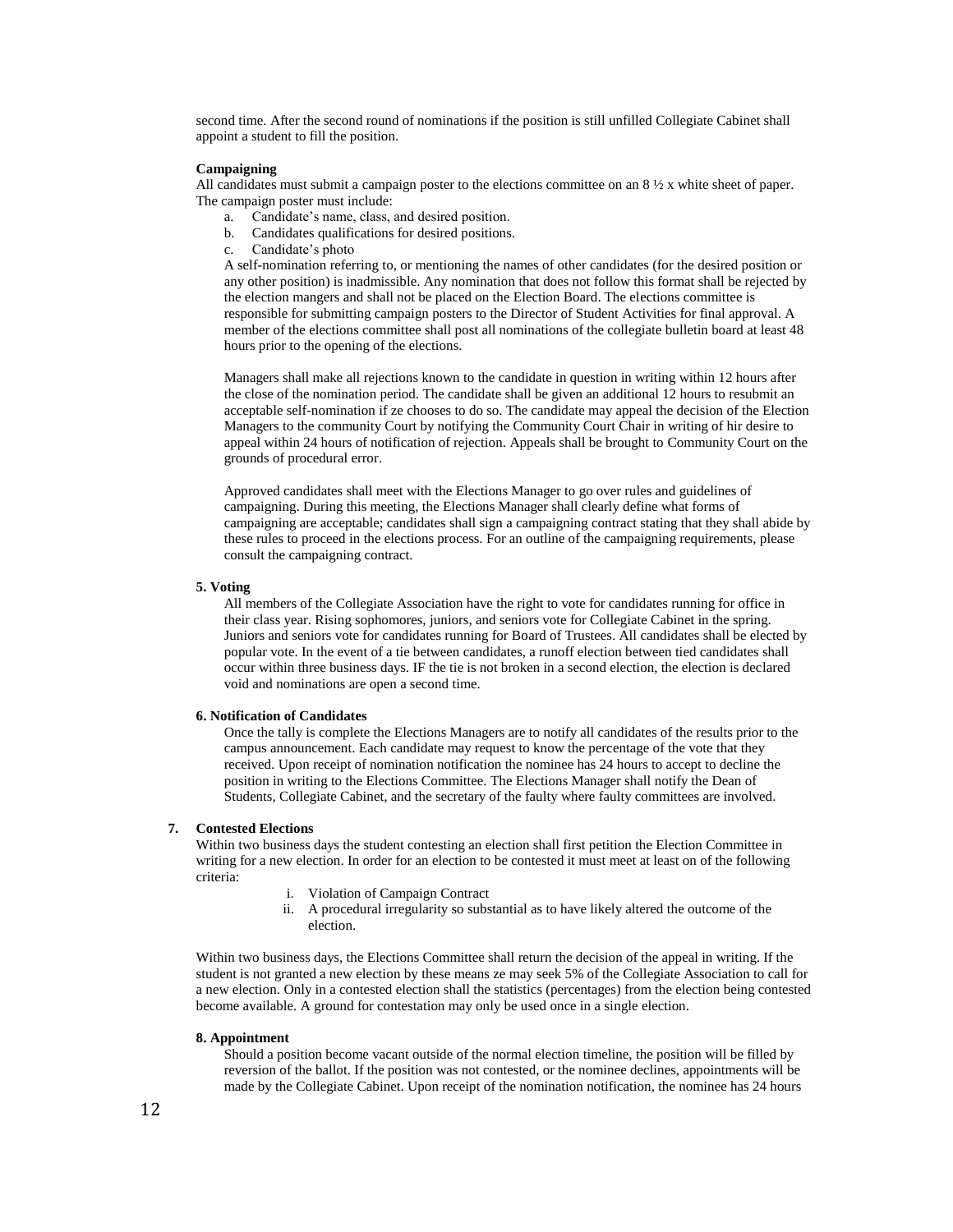to accept or decline the position in writing to the Elections Committee. The Elections Manager shall notify the Dean of Students, Collegiate Cabinet, and the secretary of the faculty where faculty committees are involved.

#### **D. Qualifications**

Candidates may only run for positions in which they are qualified; if running for class officer, collegiate cabinet, or other one-year positions, candidates are required to study on campus and shall fulfill the duration of hir term. Candidates shall be in good academic and judicial standing to run for a position. Students who are taking advantage of off-campus study during spring elections are permitted to run for office for the following academic year. Selfnomination procedures are the same for OCS students as for on-campus students. Candidates studying off-campus during collegiate cabinet elections may have nominations speeches read by another student. Students serving in oneyear positions may not take advantage of off-campus study during their term of service. Class officers and committee members shall notify Collegiate Cabinet upon committing to participate in an off campus study program. Elections shall be held to fill the space either permanently or temporarily depending on position.

# **ARTICLE II. STANDING COMMITTEES**

#### **SECTION 1. Responsibilities of Collegiate Committees**

All standing committees shall meet at least three times with a majority quorum. Each committee shall submit meeting times and minutes to the Collegiate Cabinet. Minutes shall be sent to the Collegiate President no later than 48 hours after each meeting. At the start of each new academic year each committee will conduct an internal election to vote on a student chair for each committee, unless a student chair is already appointed. After the vote, the elected chair will inform Collegiate Cabinet of who is the new chair. The chair will be in charge of planning meetings with advisor and/or staff chair, calling meetings, will appoint a committee secretary at the first meeting of every year, present at Student Assembly each semester, and will attend Student Assembly or find a representative in ze absences. The student chair position will resent each academic year.

#### **SECTION 2. Student Committees**

**A. Election Committee** 

See Bylaws I-A

#### **B. Campus Improvement Committee**

This committee shall consist of a member from buildings and grounds and eight students. Two students shall be elected by and from the first-year class in the fall and shall serve for four years. Students running or serving on this committee shall live in Wells-affiliated housing. The committee shall be responsible for leading student initiatives of campus improvements to enrich the student experience. The committee shall make recommendations of improvements to indoor and outdoor facilities on the Wells College campus. Advisor to Campus Improvement Committee is Director of Residence Life or member of Residence Life Staff and Director of Building and Grounds.

### **C. Let's Eat! Committee**

This committee consists of eight students, two from each class and one representative from the Dean of Students office. Two students shall be elected from each first-year class to serve for four years. Must include one committee member not on the meal plan. The committee works in coordination with the food service director on meal plans, food variety, catering services, etc. and in helping hir to be responsive to student need. Director of Residence Life shall serve as advisor to the Let's Eat! Committee.

#### **D. Information Technology Committee**

The Information Technology Committee (ITC) is comprised of the Collegiate Secretary (who shall serve as chair), the Director of Information Technology (who shall serve as the advisor), and one student representative from each class. One junior and one first year shall be elected in the fall semester and serve two-year terms. The committee shall act as a liaison between the student body and the Information Technology department, address student needs and concerns and make recommendations for improvement. The IT Committee shall communicate with but be distinct from the faculty TAG committee.

# **E. Health Center Committee**

The committee shall consist of five student members, a staff representative from the Athletic Department and a representative from the Security Department. One student from the Women's Resource Center and one student from each class shall be elected to the committee during hir freshman year. All members serve for four years. This committee shall meet at least once a month to address student concerns and consider matters of importance to the health of the student community. In addition, the committee shall meet every other month with physicians, nursing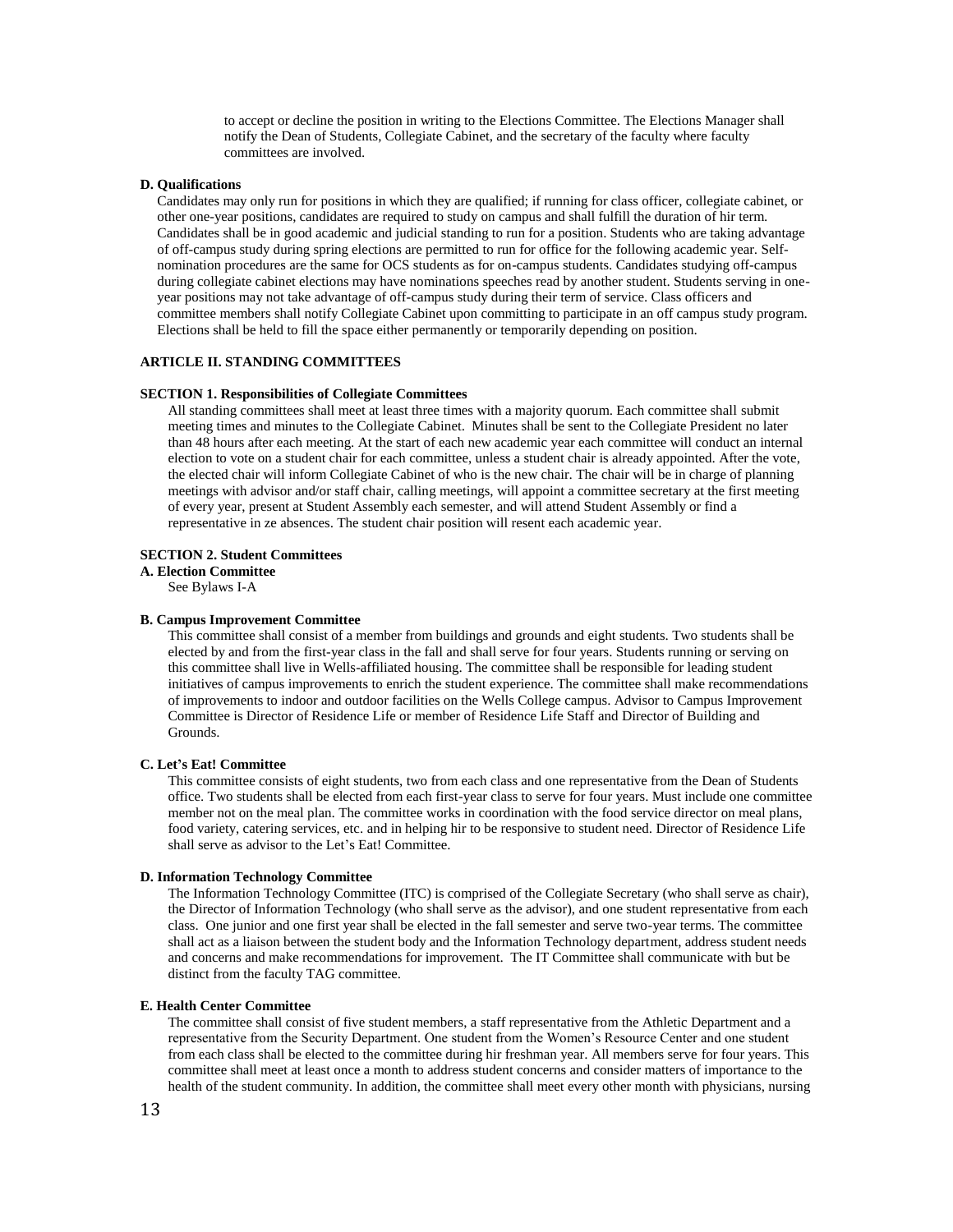staff and/or counselors from the Community Medical Center to discuss any student and medical center concerns. Dean of Students shall serve as advisor to the Health Center Committee.

#### **F. Coalition of Class Officers**

The Coalition of Class Officers is to act as a support group for other class officers, to provide a set line of communication between the class years, and to discuss and plan class traditions with the help of other class years. The CoCO Co-Chairs shall be elected from within; any class officers who have held a position for more than a year are eligible to run. CoCO meetings shall be held at the discretion of the Co-Chairs and shall meet with Traditions Committee at least twice a semester. The advisor of CoCO shall be the Director of Student Activities and Leadership. The CoCO advisor may request to attend CoCO meetings by contacting the CoCO chairs.

#### **G. Transportation, Safety and Security Committee**

The committee consists of four students, one student from each of the sophomore, junior, and senior classes, and one non-traditional and/or off campus student-at-large, two faculty members, two staff members and the Director of Campus Safety, who shall serve as Chair. Students are elected annually and serve a one-year term. The committee shall address student needs and concerns and make recommendations to improve transportation services, parking issues, and general safety and security on campus.

# **H. Constitutional Review Committee**

The Collegiate Vice President shall serve as chair and call all meetings of this committee. The committee shall consist of the Community Court Chair, Assistant Community Court Chair, who serves as secretary, and one junior and one senior member elected to a 2-year term (in junior year). This committee shall oversee all constitutional amendments and revisions. This committee is responsible for the final draft of the constitution. The Dean of Students serves as advisor to the Constitutional Review Committee.

# **I. Traditions Committee**

This committee shall be chaired by the Collegiate Secretary and shall consist of the Collegiate Treasurer, Vice President of each class, and a student representative from each class. The representatives shall be elected in the fall for a two-year term. At the first meeting of every year the chair of the Traditions Committee shall appoint a committee secretary. The committee shall be responsible for the continuation and development of all traditions. This committee shall meet a minimum of once per month, and at the chair's discretion. A member of the Campus Life staff shall serve as the advisor of the Traditions Committee. Traditions Committee shall be given a Collegiate budget to fulfill its duties that will be approved at Collegiate Cabinet's discretion.

#### **J. Student-Athlete Advisory Committee (SAAC)**

The Wells College Student-Athlete Advisory Committee (SAAC) is a component of the Wells Department of Intercollegiate Athletics and is a requirement of the National Collegiate Athletic Association (NCAA) for membership. The committee reports to the NCAA and Wells Department of Intercollegiate Athletics on matters of Student-Athlete Affairs. SAAC consists of one to three student-athlete representatives from each athletic team, depending on roster size. Each team and their Coach are responsible for selecting their team representatives. The Coordinator of Student-Athlete Development serves as advisor to the Wells College Student-Athlete Advisory Committee. In addition, three student-athlete officers lead the group in conjunction with the advisor. The positions for the officers are: Chair, Vice-Chair, and Secretary who are elected by SAAC representatives each Spring Semester for the following academic year. SAAC serves as the liaison for the student-athletes regarding both campus and athletic affairs. All members work together to foster and develop a strong sense of personal responsibility and community involvement among the students, faculty, staff, administration, alumnae/i, and the community at-large. SAAC members are dedicated to representing the Wells College Student-Athlete in a positive manner both on and off campus.

# **SECTION 3. Faculty Committees**

Any changes affecting these committees shall be reported by the secretary of the faculty to the Secretary of the Collegiate Association.

#### **A. Curriculum Committee**

The curriculum committee shall consist of the Dean of the College as chairperson and the chairpersons of the four divisions, the Registrar as secretary, and one student.

#### Responsibilities

1. The Curriculum Committee shall supervise the structure and contents of the curriculum, and shall implement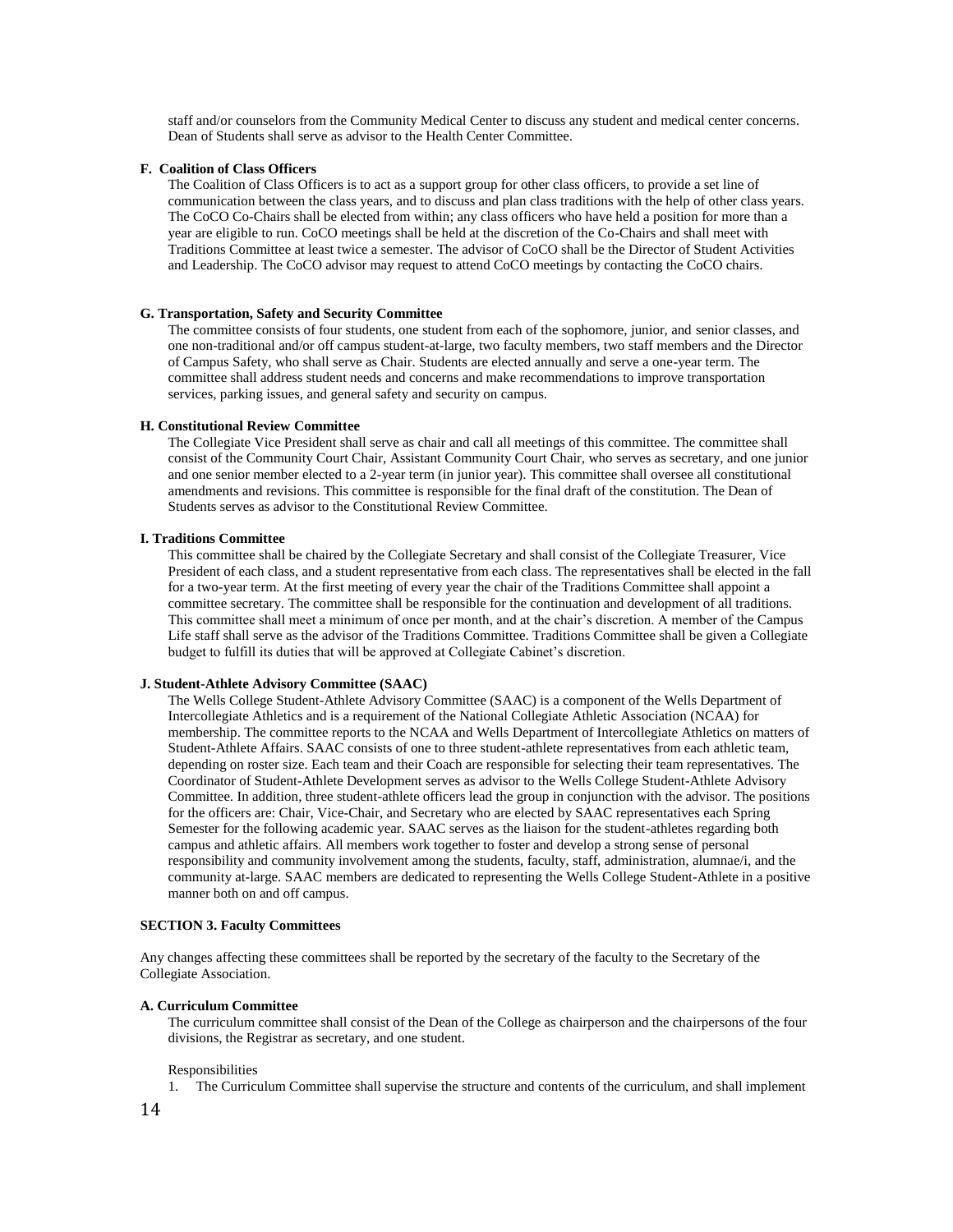current curricular policy.

- 2. In cooperation with the divisions, which shall submit their proposed depart- mental and divisional offerings, it shall review and provisionally approve all course offerings.
- 3. Because the faculty as a whole is the final authority for the curriculum, the Curriculum Committee shall each semester present to the faculty the next semester's proposed offerings.
- 4. The student representative shall attend faculty meetings in accordance with the faculty manual.

## **B. Educational Policy Committee**

The committee on Educational Policy shall consist of the dean of the College as Chairperson, four members of the faculty (one from each division) and one student.

Responsibilities

- 1. The committee shall concern itself primarily with long-range planning.
- 2. It shall keep the faculty informed of new developments in the theory and practice in higher education generally so as to maintain and foster a high standard at Wells College.
- 3. It shall study and make recommendations to the faculty concerning matters of educational policy and practice such as calendar revisions, consortium relationships, and examinations.
- 4. It shall collaborate with every committee with which it has a common concern so as to coordinate long and short range planning most effectively
- 5. The student representative shall attend faculty meetings in accordance with the faculty manual.

# **SECTION 4. Trustee Committees**

# **A. Board of Trustees**

The members of the junior and senior classes shall nominate to the Wells College Board of Trustees two trustees to be ratified by and to serve on the Wells Board of Trustees. One such nominee shall be elected from the senior class each year by the members of the junior and senior classes, to serve following graduation for a two-year term. The successful candidate shall be known as the Collegiate Trustee. To ensure broad participation and consideration, self-nomination shall be invited from all interested members of the senior class.

#### **B. Student Affairs Committee (SAC)**

This committee shall consist of three elected students (one sophomore, one junior, and one senior), one representative from Collegiate Cabinet, one representative from the Student-Athlete Advisory Committee, one representative from the Student Committee on Inclusive and Intercultural Excellence, and the trustee members of the committee. One first year shall be elected each spring semester to serve a three-year term. The elected senior committee member shall serve as chair, call all committee meetings, and set all agendas for meeting with the trustees. The dean of students shall serve as an ex-officio member of the committee and shall serve as its secretary. In addition, up to three other students shall be invited to attend meetings of the Student Affairs Committee. The committee shall convene at least two times a year during the trustee meetings, and at other times as seems as advisable. It shall provide an exchange between the students and trustees to make each group aware of the other's activities. The committee shall also consider from time to time and recommend to the board for its approval regulations and policies affecting student conduct and affairs. The committee shall periodically conduct an audit and review of the student affairs of the College and, in conjunction with the Committee on Academic Affairs, the effect of student affairs on enrollment, retention and attrition.

# **ARTICLE III. CLUBS, ORGANIZATIONS, and Traditions**

# **SECTION 1. Membership in Collegiate Association**

#### **A. Clubs/Organizations**

Students are free to organize and join clubs and organizations to promote their common interests. An organization is a group registered with the Office of Student Activities and Leadership. A Collegiate Club is a group or organization that has successfully completed one trial semester with Collegiate and has been voted in by the Collegiate Association.

# **B. Trial Clubs**

To begin a trial semester the group officers shall fill out a trial semester form from Collegiate Cabinet and submit it before that semester's budgets are due. The trial semester shall consist of participation in all requirements of a Collegiate Club including creating a constitution, completing a mock budget, sending a treasurer to the Treasurer's Roundtable, sending a representative to all Student Assembly meetings and completing a community service project. At the end of a group's trial semester, the group shall present to Student Assembly to be voted in as a collegiate club. All groups that do not receive a majority vote may begin a second trial semester. Trial clubs are not granted a budget; instead they shall grieve to Collegiate for funds. Those organizations wishing to become inactive from the Student Assembly for any length of time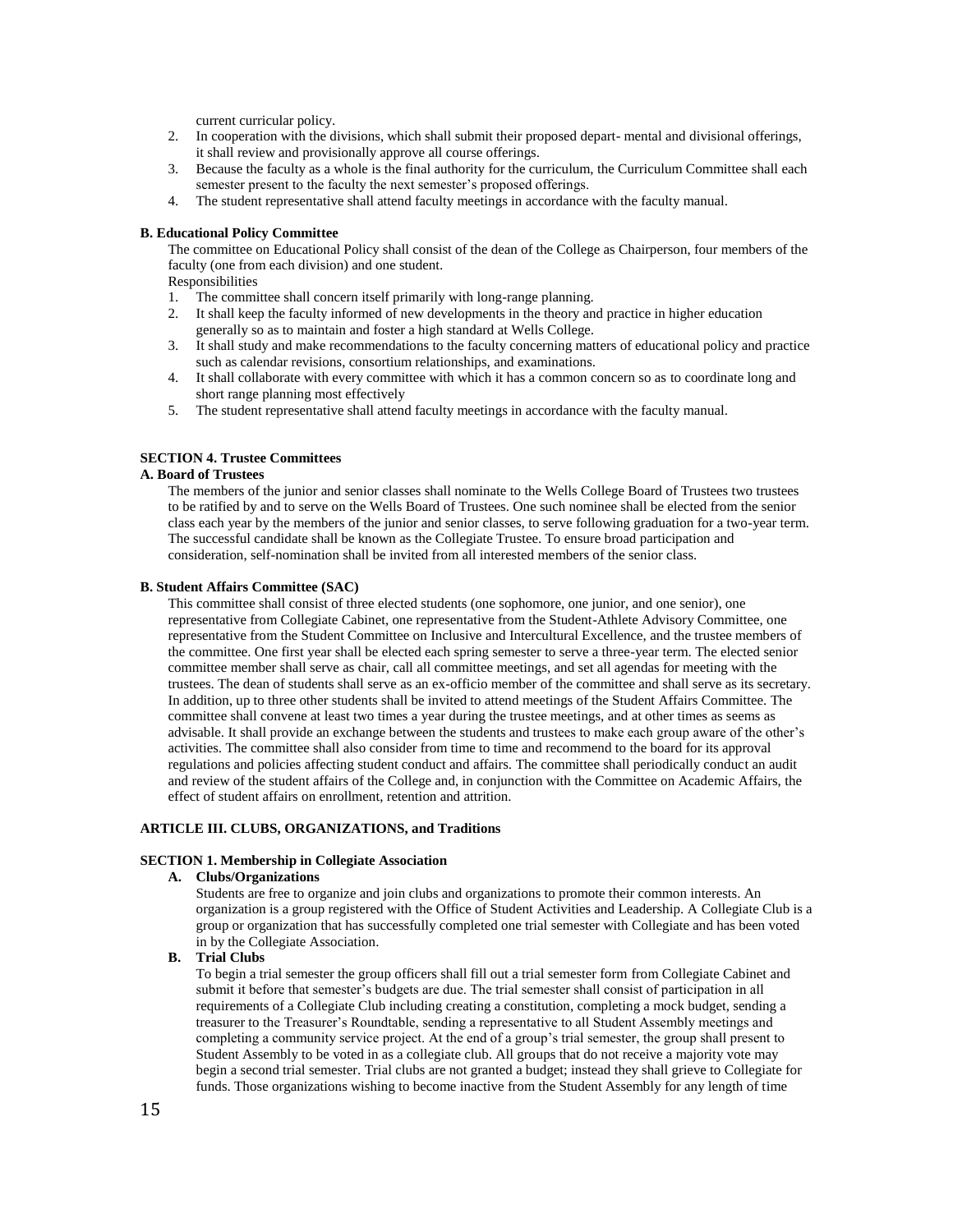shall submit written notification of their intentions to the Collegiate Cabinet.

# **C. Inactive clubs**

Club chairs may choose to submit an Inactive Form to be an inactive club fro a semester. Clubs may only have one inactive semester every academic year before they are dismissed from the Collegiate Association they may, however, become a trial club. If clubs wish to remove themselves permanently as an active club, they will need to submit an Inactive Form. The submission will be sent to Collegiate Cabinet. Any funds remaining in the club's budget will be liquidated into the Collegiate budget. Collegiate Cabinet has the right to make a current active club an inactive club if a representative fails to attend Treasurer's Roundtable and the first Student Assembly without written communication to the Collegiate Officers, or if deemed fit. This will be used in extreme cases and all cabinet members need to be in agreement.

#### **SECTION 2. Philosophy of Funding**

#### **A. Guidelines**

The student government and activity fees shall be collected from all full-time students for maintenance of the Collegiate Association. Such dues shall be distributed by the Collegiate Cabinet to student organizations and clubs which have the approval of the Collegiate Association and to the four classes. Before an organization or club may obtain funding from the Collegiate Association, it shall submit its budget and list of officers to the Collegiate Cabinet when it is called. Budgets are subject to review by the Collegiate Cabinet throughout the year. During the budgeting process, Collegiate Cabinet reserves the right to determine appropriate uses of collegiate funds. Groups that are given a budget that is equal to the average or above shall fundraise each semester. A final report of all income and expenditures shall be submitted to the treasurer at the end of the fall semester, and again at the conclusion of the spring semester. Club treasurers are responsible for submitting reports and monitoring the club budget. No student may serve as the treasurer for multiple clubs.

# **B. Collegiate Funding**

- a. Club hosted events receiving Collegiate Funding shall be open to the public, except bonding.
- b. All materials that are purchased using Collegiate funds are property of Wells College, with the exception of certain apparel. Apparel purchased with Collegiate funds shall only be 75% funded by the Collegiate Association, have a Wells College logo printed visibly on the item(s), and be used at events open to the public (on and/or off campus);
	- i. Clubs/organizations that do not host events open to the public on campus, or attend events off campus are not eligible to receive Collegiate Funds for apparel and must fundraise the full cost;
	- ii. The apparel design must be submitted with the Budget Request and Payment Request (blue and pink) sheets
	- iii. Apparel can only be requested once per Academic year, with the exception of costumes
	- iv. Costumes must be turned back into the College before new costumes may be ordered.

# **C. Docking (Procedures)**

Club ledgers will be docked in the following cases. All unexcused absence from Student Assembly, (See Section 4. Procedures of the Student Assembly Subsection B. Attendance), any missed Budget Request Forms (BRF) the ledger shall be docked starting at 4% with an additional 1% for each miss, failure to submit a final ledger report on time shall result in current funds being liquidated into the Collegiate budget, Collegiate Cabinet has the right to dock any club, organization, and committee if the current cabinet deems fit.

# **SECTION 3. Use of Collegiate Funds**

# **A. Check Request Policy**

Collegiate clubs and student organizations may request for checks to be made out for payments including, speaker fees invoices, conference fees and expenses, and other transactions deemed as proper use of Collegiate funds by Collegiate Cabinet. Effective at the time of disbursement, a 30-day period shall be given in which the Collegiate club and/or student organization shall be obligated to provide the Collegiate treasurer with appropriate documentation (i.e.: receipts and/or invoices) and all other material information to close the transaction. In the event that a Collegiate club or student organization does not meet the 30-day obligation, Collegiate Cabinet reserves the right to:

- 1. Freeze the relevant accounts for as long as the obligation remains outstanding
- 2. Impose a carry-over obligation in which the respective Collegiate club's budget shall be reduced by the specified amount indicated on the check (or cash advance form). If, at the end of the semester by which the transaction was made receipts and invoices remain unfurnished, Collegiate Cabinet shall employ this measure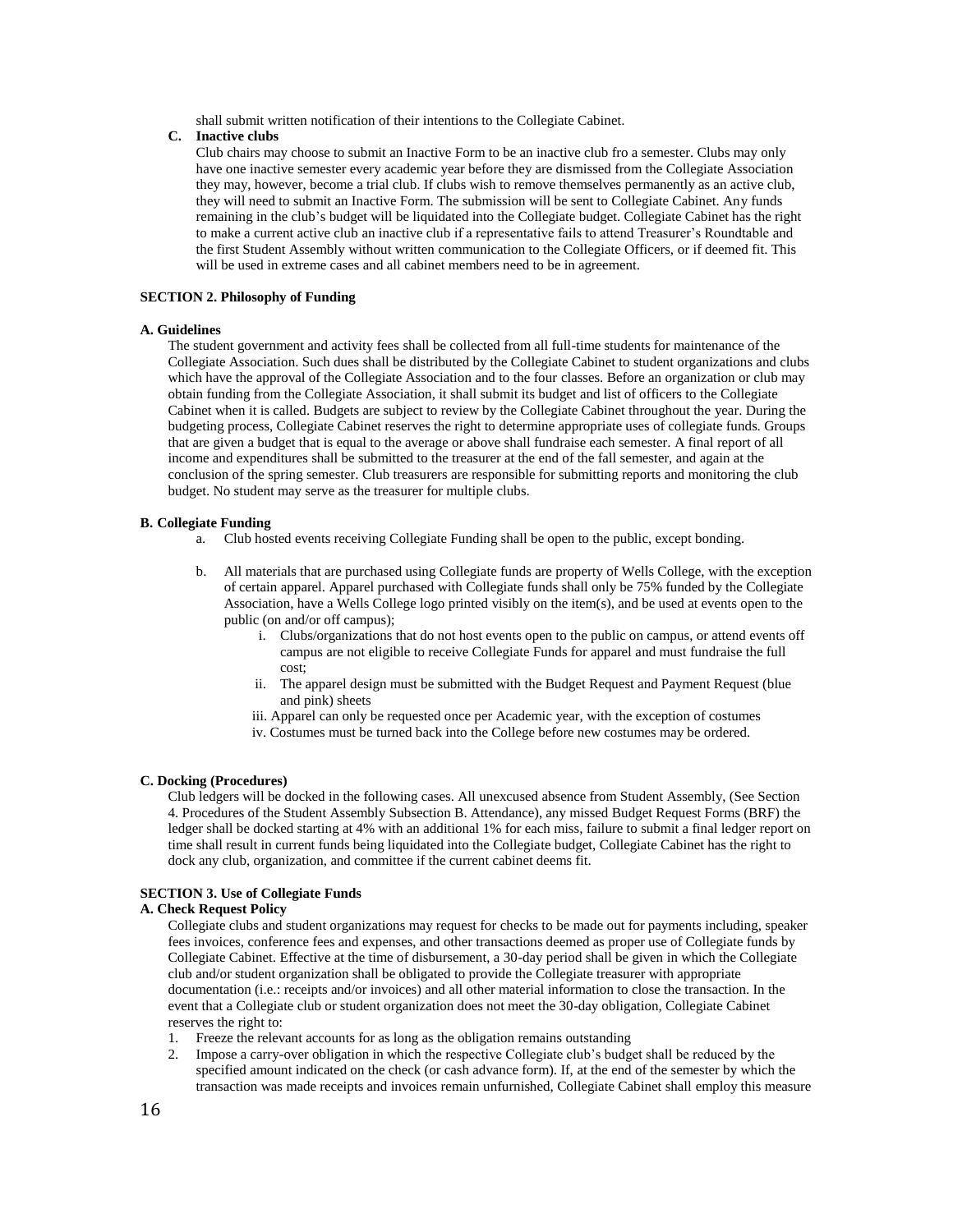and the obligation shall carry over to the next semester.

- 3. Impose a charge in the amount indicated on the check (or cash advance form) upon the individual representing the respective Collegiate club or student organization whose signature is provided on the check/cash request form (i.e.: the pink slip). Provided signatures shall indicate that the individual accepts full responsibility and accountability for the dispersed funds.
- 4. Decide which of the aforementioned measures is appropriate to enforce based on the nature of the situation at hand and implement their final decision.

# **B. Cash Advance Policy**

Collegiate clubs and student organizations may request for cash advances for uses including reimbursements, miscellaneous expenses, speaker fees (see section III.C.4), conference fees and expenses, and other transactions deemed as proper use of Collegiate funds by Collegiate Cabinet. Cash advances shall only be approved up to a certain amount as deemed appropriate by the business office in conjunction with Collegiate Cabinet. All cash requests exceeding the cap amount shall be disbursed in a check. Effective at the time of disbursement, a 30-day period shall be given in which the collegiate club and/or student organization shall be obligated to provide the collegiate treasurer with appropriate documentation (i.e.: receipts and/ or invoices) and all other material information to close the transaction. In the event that a collegiate club or student organization does not meet the 30-day obligation Collegiate Cabinet reserves the right to: (see Section III.C.1.i-iv)

# **C. Grievance Policy**

- 1. Any collegiate clubs or student organizations may grieve for collegiate funds. Any grievance greater than \$500.00 shall be presented in front of the Student Assembly and shall be voted on by the Collegiate Association (see article II Section 5 for voting procedures). This shall include expenditures in excess of \$500.00 made by the Collegiate Cabinet.
- 2. Collegiate Clubs or Student Organizations submitting a grievance at the request of the Collegiate Cabinet shall be required to submit additional information. A three-week advanced notification to Collegiate Cabinet is required for large-sum grievances exceeding \$500.00. All grievances submitted to the Collegiate Cabinet, regardless of amount, shall meet the requirements of the grievance policy. Satisfaction of these requirements shall fall under the discretion of Collegiate Cabinet. All grievances presented to the Collegiate Association shall require a week (effective the day the grievance is presented) to receive the final vote decision. The vote decision of the Collegiate Cabinet or the Collegiate Association is final.
- 3. Grievances shall not be treated as reimbursements regardless if furnished with receipts and/or proper documentation. The financial standing of each collegiate club shall be considered in the grievance process. Grievances shall be for anticipated transactions only. The financial standing of each collegiate club shall also be considered in the grievance process.

# **Section 4. Odd/Even and Even/Odd Advisor**

- a) Designation of Advisor: A member of the Campus Life staff shall be appointed by the Oddline and Evenline teams to serve as an advisor to the tradition for one season term. A season term will conclude at the spring. At the end of each term, the new leaders of all Evenline and Oddline teams shall meet to appoint the next term's advisor. The current advisor may be reappointed, as long as the advisor remains a member of Campus life staff.
- b) Advisor Role: The advisor shall assist current Evenline and Oddline leaders in facilitation events and complying with campus policies. This will include, but is not limited to event logistics, collaborations with campus partners, safety and security at events, mediations between leaders. The Oddline and Evenline advisor shall not speak on behalf of the current leaders for any reason.

# **D. Specific Funding Stipulations**

- a. Women's/Men's Evenline and Oddline: The Senior class shall receive a budget of \$2,000 and the Junior class shall receive a budget of \$1,000. This amount can be subject to change if the Collegiate Cabinet Treasurer makes a case to Collegiate Cabinet that the funds are too large. A budget needs to be submitted, regardless of the allotted funds. Odd and Even teams must submit end-of-semester budget reports.
- b. Traditions funding stipend: At the start of each fiscal year collegiate treasurers will allocate 30% of the student activities budget to the traditions committee, at which time is at the committee's discretion to allocate those funds.
- c. Conference funding stipend: After the Traditions funding stipend and Odd/Even stipend have been budgeted out, collegiate treasurers will budget 25% of the remaining funds to be used for conference funding as per the rules stated in Section 3. Use of Collegiate Funds E. Conference Funding.